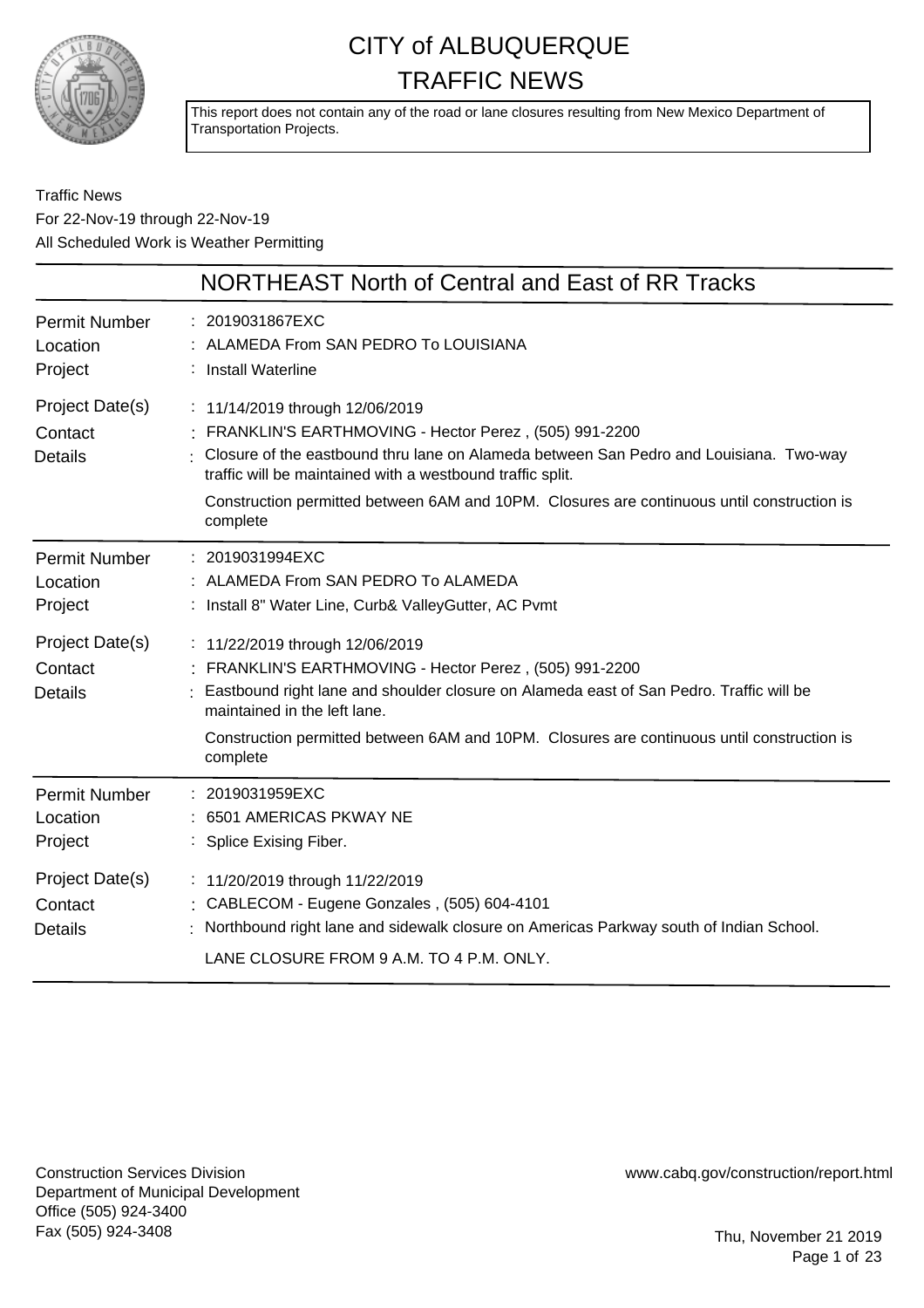

This report does not contain any of the road or lane closures resulting from New Mexico Department of Transportation Projects.

Traffic News For 22-Nov-19 through 22-Nov-19 All Scheduled Work is Weather Permitting

|                                              | NORTHEAST North of Central and East of RR Tracks                                                                                                                                                                                                                                                                                           |
|----------------------------------------------|--------------------------------------------------------------------------------------------------------------------------------------------------------------------------------------------------------------------------------------------------------------------------------------------------------------------------------------------|
| <b>Permit Number</b>                         | : 2019029860EXC                                                                                                                                                                                                                                                                                                                            |
| Location                                     | 1600 DESERT SURF CIRCLE NE                                                                                                                                                                                                                                                                                                                 |
| Project                                      | : Road Improvements to Top Golf.                                                                                                                                                                                                                                                                                                           |
| Project Date(s)<br>Contact<br><b>Details</b> | : 07/29/2019 through 11/27/2019<br>FRANKLIN'S EARTHMOVING - Hector Perez, (505) 991-2200<br>Total street closure on Desert Surf Cir.<br>Construction permitted between 6AM and 10PM. Closures are continuous until construction is                                                                                                         |
|                                              | complete<br>Follow detour                                                                                                                                                                                                                                                                                                                  |
| <b>Permit Number</b>                         | : 2019027609EXC                                                                                                                                                                                                                                                                                                                            |
| Location                                     | 6301 EAGLE ROCK AVE NE                                                                                                                                                                                                                                                                                                                     |
| Project                                      | : Road Closure to Direct Incoming and Outbound Traffic - 1 YEAR PERMIT.                                                                                                                                                                                                                                                                    |
| Project Date(s)                              | : 04/09/2019 through 04/09/2020                                                                                                                                                                                                                                                                                                            |
| Contact                                      | : COA - Joaquin Rimbert - SOLID WASTE, (505) 261-3347                                                                                                                                                                                                                                                                                      |
| <b>Details</b>                               | : Total closure on Eagle Rock Ave. at Eagle Rock Convenience Center east of San Pedro.                                                                                                                                                                                                                                                     |
| <b>Permit Number</b>                         | : 2019031955EXC                                                                                                                                                                                                                                                                                                                            |
| Location                                     | : 7000 ELENA DR NE                                                                                                                                                                                                                                                                                                                         |
| Project                                      | : Directional Bore New Main Electric in 5ft Easement Behind RW.                                                                                                                                                                                                                                                                            |
| Project Date(s)<br>Contact<br>Details        | : 11/21/2019 through 11/26/2019<br>R.C. Directional Drilling INC- Rodney Chavez, (505) 507-8297                                                                                                                                                                                                                                            |
| <b>Permit Number</b>                         | : 2019031469EXC                                                                                                                                                                                                                                                                                                                            |
| Location                                     | INDIAN SCHOOL From EUBANK To ESPANOLA                                                                                                                                                                                                                                                                                                      |
| Project                                      | : Directional bore. Install HDPE conduit.                                                                                                                                                                                                                                                                                                  |
| Project Date(s)<br>Contact<br><b>Details</b> | : 10/23/2019 through 11/29/2019<br>ADB - Brad Melton, (314) 724-2067<br>: Eastbound right lane, bike lane, and sidewalk closure on Indian School Rd. between Louisiana<br>Blyd and Eubank Blyd in 400 ft. intervals.<br>CONSTRUCTION PERMITTED BETWEEN 7 A.M. AND 7 P.M. ONLY<br>WATCH FOR BIKES! BICYCLISTS ARE ALLOWED USE OF FULL LANE. |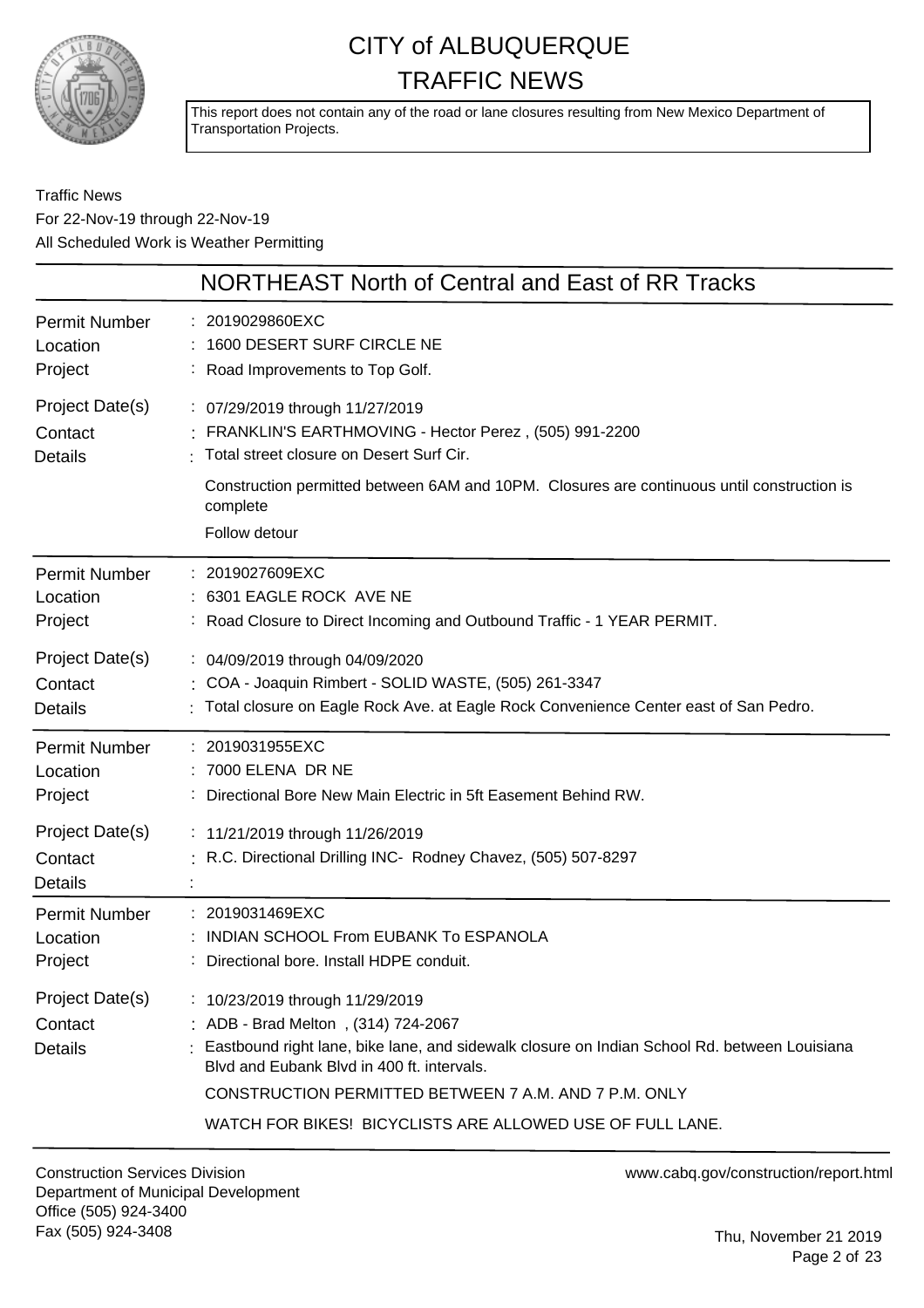

This report does not contain any of the road or lane closures resulting from New Mexico Department of Transportation Projects.

#### Traffic News For 22-Nov-19 through 22-Nov-19 All Scheduled Work is Weather Permitting

|                                              | NORTHEAST North of Central and East of RR Tracks                                                                                                                                                                                                                                                                                                                                                                                                                                                                 |
|----------------------------------------------|------------------------------------------------------------------------------------------------------------------------------------------------------------------------------------------------------------------------------------------------------------------------------------------------------------------------------------------------------------------------------------------------------------------------------------------------------------------------------------------------------------------|
| <b>Permit Number</b><br>Location<br>Project  | : 2019031942EXC<br>INDIAN SCHOOL From JEANNEDALE<br>: Splice Existing Fiber Cable in Case 460ft total.                                                                                                                                                                                                                                                                                                                                                                                                           |
| Project Date(s)<br>Contact<br><b>Details</b> | : 11/20/2019 through 11/22/2019<br>: CABLECOM - Eugene Gonzales, (505) 604-4101<br>: Eastbound right lane, bike lane and sidewalk closure on Indian School between Jeannedale and<br>Americas. Traffic will be maintained in the center and left lanes.<br>LANE CLOSURE FROM 9 A.M. TO 4 P.M. ONLY.                                                                                                                                                                                                              |
| <b>Permit Number</b><br>Location<br>Project  | : 2019031827EXC<br>JEFFERSON From PRESIDENTIAL To JEFFERSON PLAZA<br>: Access four Existing Manholes for Splicing Purposes.                                                                                                                                                                                                                                                                                                                                                                                      |
| Project Date(s)<br>Contact<br><b>Details</b> | : 11/15/2019 through 11/23/2019<br>Kelly Cable - Jason Jubert, (505) 235-5972<br>Phase 1: Northbound right lane, bike lane and sidewalk closure on Jefferson north of<br>Presidential.<br>Phase 2: Southbound right lane, bike lane and sidewalk closure on Jefferson between Osuna<br>and Jefferson.<br>Phase 3: Southbound right lane, bike lane and sidewalk closure on Jefferson south of Jefferson<br>Plaza.<br>Closure per phase simultaneously not permitted.<br>LANE CLOSURE FROM 9 A.M. TO 4 P.M. ONLY. |
| <b>Permit Number</b><br>Location<br>Project  | : 2019031957EXC<br>: 1801 JUAN TABO BLVD NE<br>: 2 Wheelchair Ramps, Valley Gutter, Curb and Gutter and Sidewalk                                                                                                                                                                                                                                                                                                                                                                                                 |
| Project Date(s)<br>Contact<br><b>Details</b> | : 11/18/2019 through 11/28/2019<br>: CHAVEZ CONCRETE - Priscilla Chavez, (505) 881-1330<br>: CONSTRUCTION PERMITTED BETWEEN 7 A.M. AND 7 P.M. ONLY<br>Southbound right lane and sidewalk closure on Wyoming between Snow Heights and Indian<br>School.                                                                                                                                                                                                                                                           |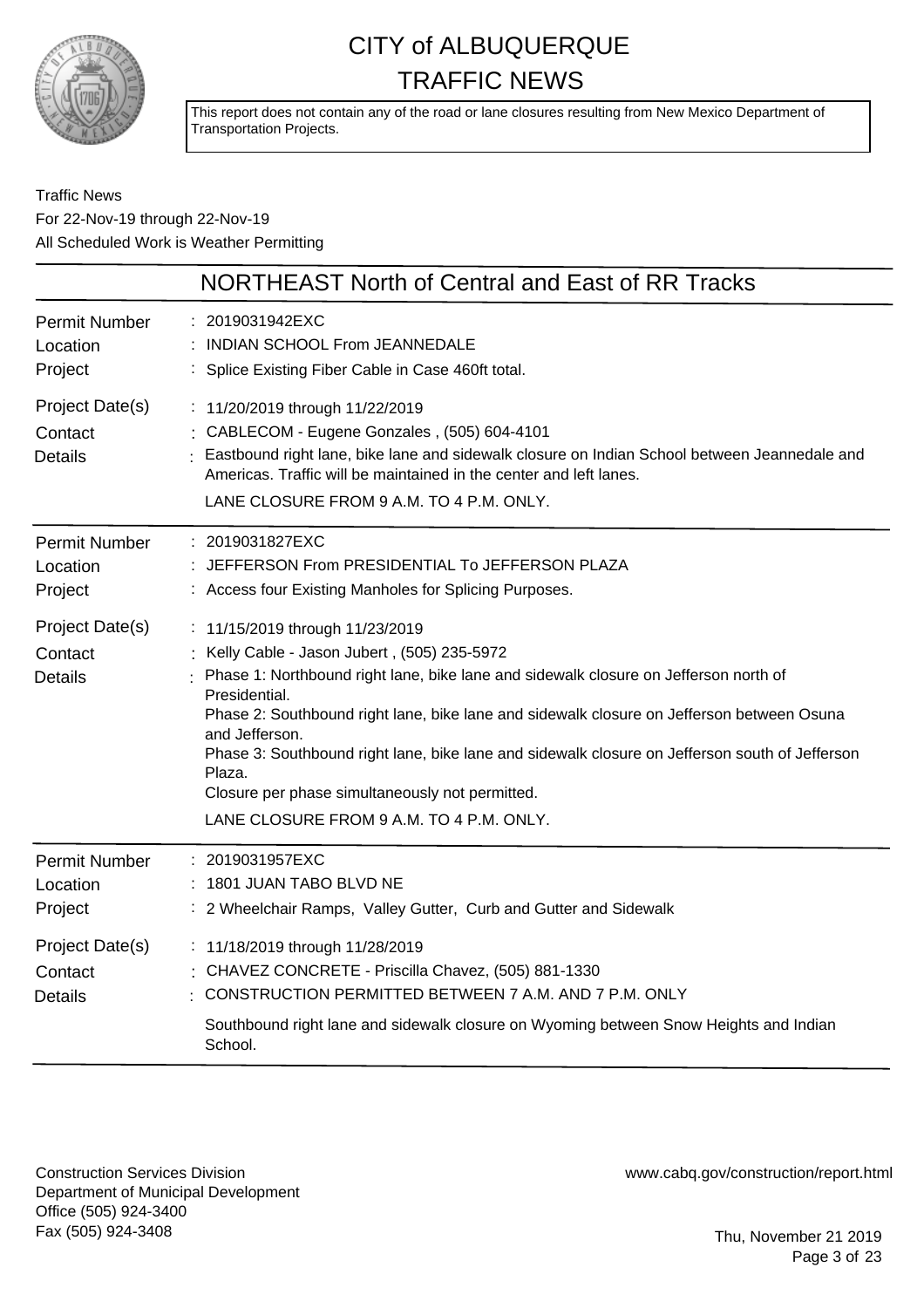

This report does not contain any of the road or lane closures resulting from New Mexico Department of Transportation Projects.

#### Traffic News For 22-Nov-19 through 22-Nov-19 All Scheduled Work is Weather Permitting

|                                              | NORTHEAST North of Central and East of RR Tracks                                                                                                                                                                                                                             |
|----------------------------------------------|------------------------------------------------------------------------------------------------------------------------------------------------------------------------------------------------------------------------------------------------------------------------------|
| <b>Permit Number</b><br>Location<br>Project  | : 2019032024EXC<br>MARTIN LUTHER KING From WALTER To HIGH<br>Directional boring for fiber optic / Sidewalk and Bike lane.                                                                                                                                                    |
| Project Date(s)<br>Contact<br><b>Details</b> | : 11/22/2019 through 11/22/2019<br>: IHP CONSTRUCTION LLC - Shad Hall, (505) 620-3992<br>Westbound bike lane and sidewalk closure Martin Luther King Elam and Walter.<br>LANE CLOSURE FROM 9 A.M. TO 4 P.M. ONLY.                                                            |
| <b>Permit Number</b><br>Location<br>Project  | : 2019031834EXC<br>MASTHEAD at JEFFERSON and SOUTH ALONG MASTHEAD<br>: Access two existing manholes for splicing purposes.                                                                                                                                                   |
| Project Date(s)<br>Contact<br><b>Details</b> | : 11/15/2019 through 11/23/2019<br>: Kelly Cable - Jason Jubert, (505) 235-5972<br>Eastbound and Westbound right lane and sidewalk closure on Masthead east of Jefferson.<br>Closure per direction simultaneously not permitted.<br>LANE CLOSURE FROM 9 A.M. TO 4 P.M. ONLY. |
| <b>Permit Number</b><br>Location<br>Project  | : 2019031810EXC<br>4538 MCLEOD RD NE<br>: Install New Sidewalk.                                                                                                                                                                                                              |
| Project Date(s)<br>Contact<br><b>Details</b> | : 11/14/2019 through 11/28/2019<br>: TLC- Mark Aragon, (505) 761-9696<br>Eastbound right lane and sidewalk closure on Mcleod west of Jefferson.<br>Construction permitted between 6AM and 10PM. Closures are continuous until construction is<br>complete                    |
| <b>Permit Number</b><br>Location<br>Project  | : 2019032019EXC<br>: 9410 MENAUL BLVD NE<br>: Install Median Curb - 2 New Entries and Sidewalk.                                                                                                                                                                              |
| Project Date(s)<br>Contact<br><b>Details</b> | : 11/21/2019 through 12/09/2019<br>: CLEO J POWELL INC- Jerry Martin, (505) 991-3167                                                                                                                                                                                         |

Construction Services Division Department of Municipal Development Office (505) 924-3400 Fax (505) 924-3408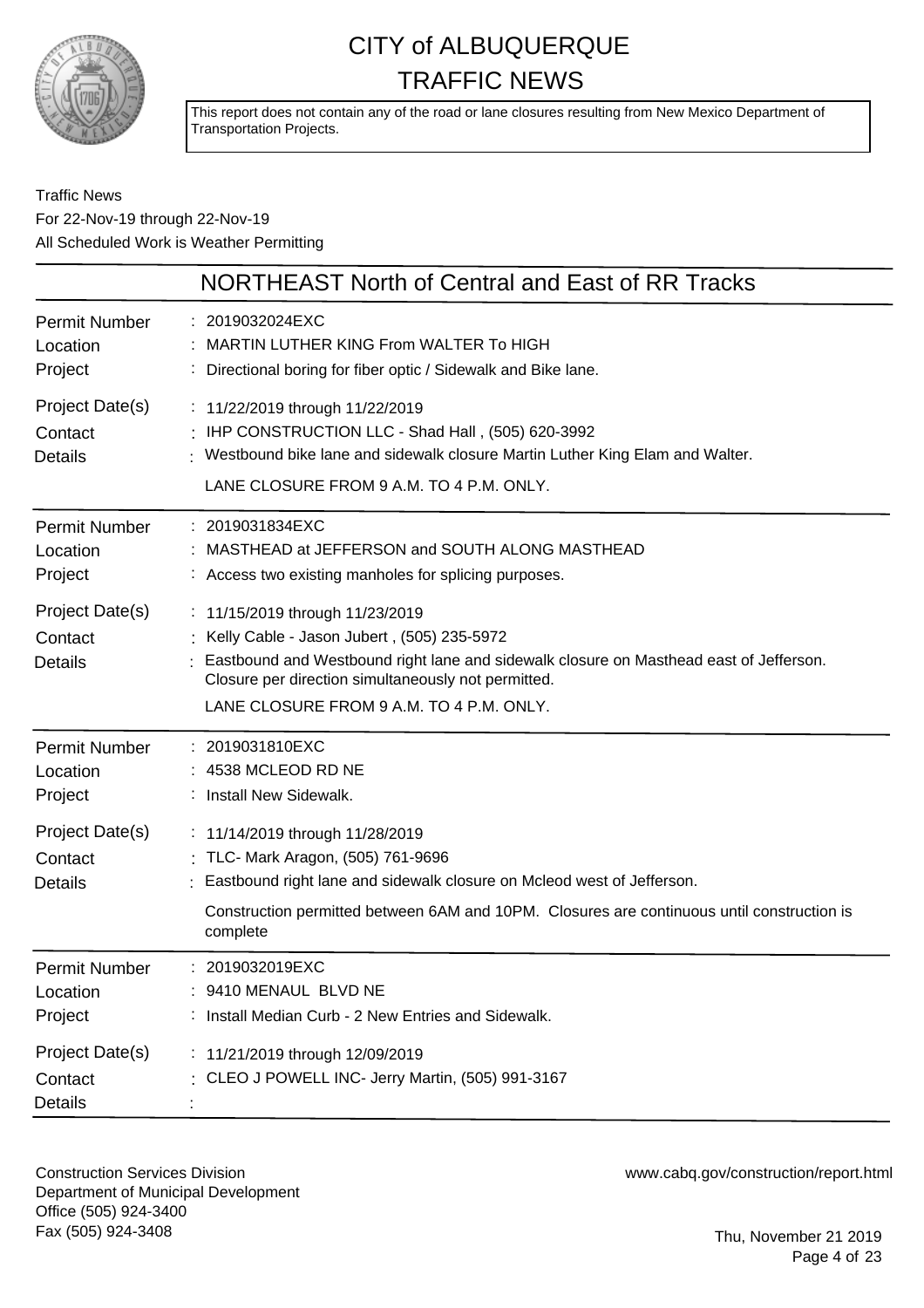

This report does not contain any of the road or lane closures resulting from New Mexico Department of Transportation Projects.

Traffic News For 22-Nov-19 through 22-Nov-19 All Scheduled Work is Weather Permitting

|                                              | NORTHEAST North of Central and East of RR Tracks                                                                                                                                                                                                                                                                                                                                                                       |
|----------------------------------------------|------------------------------------------------------------------------------------------------------------------------------------------------------------------------------------------------------------------------------------------------------------------------------------------------------------------------------------------------------------------------------------------------------------------------|
| <b>Permit Number</b><br>Location<br>Project  | : 2019031917EXC<br>: 2437 MENAUL BLVD NE<br>: Dirctional Bore running fiber to customer.                                                                                                                                                                                                                                                                                                                               |
| Project Date(s)<br>Contact<br><b>Details</b> | : 11/18/2019 through 11/26/2019<br>: KELLY CABLE- Perri Sanchez, (505) 343-1144<br>: Westbound right lane and sidewalk closure on Menaul west of Vassar. Traffic will be maintained<br>in the center and left lanes.<br>LANE CLOSURE FROM 9 A.M. TO 4 P.M. ONLY.                                                                                                                                                       |
| <b>Permit Number</b><br>Location<br>Project  | : 2019031768EXC<br>7520 MONTGOMERY NE<br>: Bore New Fiber to Address.                                                                                                                                                                                                                                                                                                                                                  |
| Project Date(s)<br>Contact<br><b>Details</b> | : 11/11/2019 through 11/22/2019<br>: KELLY CABLE - James Richardson, (505) 280-4383<br>Eastbound right lane closure on Montgomery west of Pennsylvania. Traffic will be maintained in<br>the center and left lanes.<br>Southbound right lane and sidewalk closure on Pennsylvania south of Montgomery. Traffic will<br>be maintained in the center two way left turn lane.<br>LANE CLOSURE FROM 9 A.M. TO 4 P.M. ONLY. |
| <b>Permit Number</b><br>Location<br>Project  | : 2019031777EXC<br>MOON From INDIAN SCHOOL To NORTHEASTERN<br>: Bore New Fiber to Address                                                                                                                                                                                                                                                                                                                              |
| Project Date(s)<br>Contact<br><b>Details</b> | : 11/11/2019 through 12/13/2019<br>: KELLY CABLE - James Richardson, (505) 280-4383<br>Southbound right lane and sidewalk closure with southbound traffic being maintained in the<br>northbound left lane on Moon between Northeastern and Embudo Arroyo.<br>Closure shall be block to block or in increments of 200'.<br>LANE CLOSURE FROM 9 A.M. TO 4 P.M. ONLY.                                                     |

Construction Services Division Department of Municipal Development Office (505) 924-3400 Fax (505) 924-3408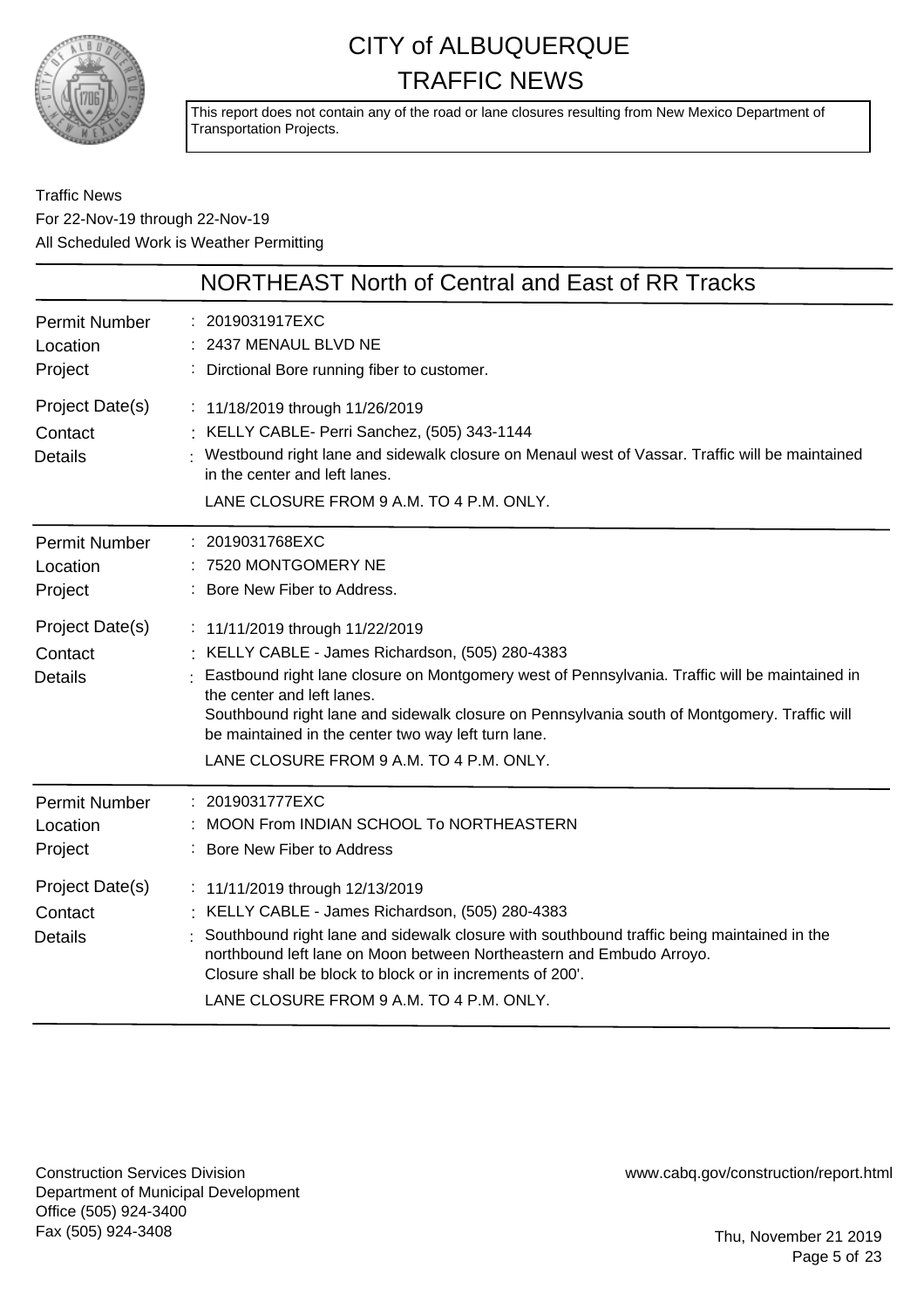

This report does not contain any of the road or lane closures resulting from New Mexico Department of Transportation Projects.

Traffic News For 22-Nov-19 through 22-Nov-19 All Scheduled Work is Weather Permitting

|                                              | NORTHEAST North of Central and East of RR Tracks                                                                                                                                                                                                                                                      |
|----------------------------------------------|-------------------------------------------------------------------------------------------------------------------------------------------------------------------------------------------------------------------------------------------------------------------------------------------------------|
| <b>Permit Number</b><br>Location<br>Project  | : 2019032022EXC<br>: OSUNA and SAN PEDRO NE<br>: Working Inside Large Vault in Roadway.                                                                                                                                                                                                               |
| Project Date(s)<br>Contact<br><b>Details</b> | : 11/20/2019 through 11/23/2019<br>: ABCWUA - Joshua Doyle, (505) 289-3331<br>Eastbound lane and sidewalk closure with eastbound traffic being maintained in the center two<br>way left turn lane on Osuna between Pinata PI. and San Pedro.<br>CONSTRUCTION PERMITTED BETWEEN 7 A.M. AND 7 P.M. ONLY |
| Permit Number<br>Location<br>Project         | : 2019031892EXC<br>: 6713 & 6717 PINO AVE NE<br>: REPLACE GAS SERVICES.                                                                                                                                                                                                                               |
| Project Date(s)<br>Contact<br>Details        | : 11/18/2019 through 11/29/2019<br>: NM GAS - Steve Baca, (505) 401-7540<br>: Total street closure on Pino between Ruth and Luana.<br>LANE CLOSURE FROM 9 A.M. TO 4 P.M. ONLY.<br>Follow detour                                                                                                       |
| <b>Permit Number</b><br>Location<br>Project  | : 2019031978EXC<br>6200 SAN FRANCISCO RD NE<br><b>EMERGENCY MAIN LEAK</b>                                                                                                                                                                                                                             |
| Project Date(s)<br>Contact<br><b>Details</b> | : 11/17/2019 through 12/17/2019<br>: ABCWUA - Robert Santillanes, (505) 289-3548<br>Construction permitted between 6AM and 10PM. Closures are continuous until construction is<br>complete<br>Emergency utility work. Various lanes closed and potential sidewalk closures. Seek alternate<br>route.  |

Construction Services Division Department of Municipal Development Office (505) 924-3400 Fax (505) 924-3408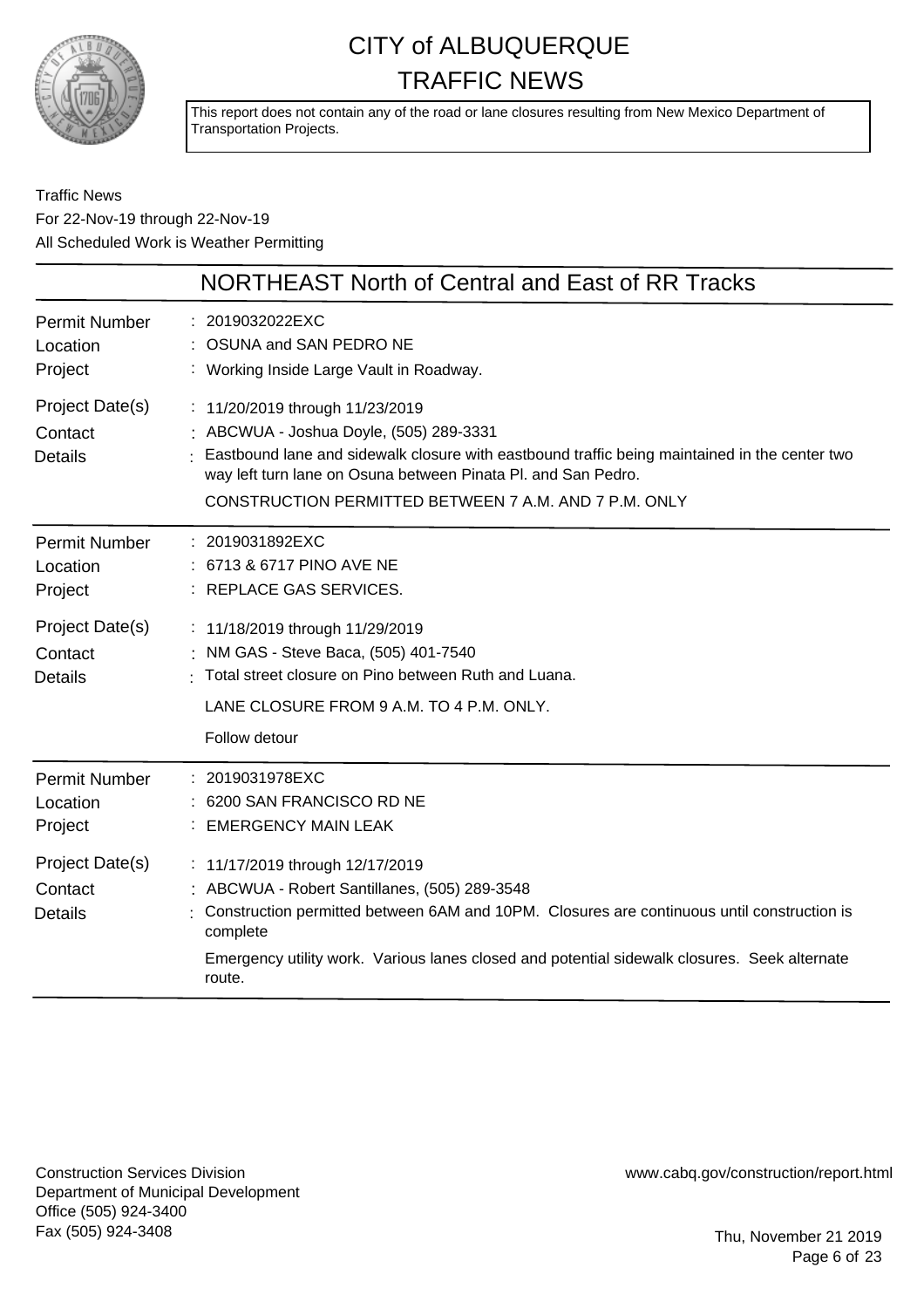

This report does not contain any of the road or lane closures resulting from New Mexico Department of Transportation Projects.

#### Traffic News For 22-Nov-19 through 22-Nov-19 All Scheduled Work is Weather Permitting

|                                              | NORTHEAST North of Central and East of RR Tracks                                                                                                                                                                                                                                                                        |
|----------------------------------------------|-------------------------------------------------------------------------------------------------------------------------------------------------------------------------------------------------------------------------------------------------------------------------------------------------------------------------|
| <b>Permit Number</b>                         | : 2019031829EXC                                                                                                                                                                                                                                                                                                         |
| Location                                     | SAN FRANCISCO at JEFFERSON NE                                                                                                                                                                                                                                                                                           |
| Project                                      | : Access 1 Existing handhole.                                                                                                                                                                                                                                                                                           |
| Project Date(s)<br>Contact<br>Details        | : 11/15/2019 through 11/23/2019<br>: Kelly Cable - Jason Jubert, (505) 235-5972<br>Westbound right lane and sidewalk closure on San Francisco east of Jefferson.<br>LANE CLOSURE FROM 9 A.M. TO 4 P.M. ONLY.                                                                                                            |
| <b>Permit Number</b>                         | : 2019031185EXC                                                                                                                                                                                                                                                                                                         |
| Location                                     | SAN MATEO From SAN MATEO To MCLEOD                                                                                                                                                                                                                                                                                      |
| Project                                      | : Replacing and Setting New Light Pole Bases.                                                                                                                                                                                                                                                                           |
| Project Date(s)                              | : 11/18/2019 through 11/22/2019                                                                                                                                                                                                                                                                                         |
| Contact                                      | : KELLY CABLE - David Sanchez, (505) 239-7626                                                                                                                                                                                                                                                                           |
| <b>Details</b>                               | $\cdot$ LANE CLOSURE FROM 9 A.M. TO 4 P.M. ONLY.                                                                                                                                                                                                                                                                        |
| <b>Permit Number</b>                         | : 2019031179EXC                                                                                                                                                                                                                                                                                                         |
| Location                                     | : SAN MATEO From OSUNA To ACADEMY                                                                                                                                                                                                                                                                                       |
| Project                                      | : Replacing and Setting New Light Pole Bases.                                                                                                                                                                                                                                                                           |
| Project Date(s)<br>Contact<br><b>Details</b> | : 11/18/2019 through 11/22/2019<br>: KELLY CABLE - David Sanchez, (505) 239-7626<br>Phase 1: Northbound right lane and sidewalk closure on San Mateo between Osuna and<br>Academy.<br>Phase 2: Westbound right turn lane and sidewalk closure on Academy east of San Mateo.<br>LANE CLOSURE FROM 9 A.M. TO 4 P.M. ONLY. |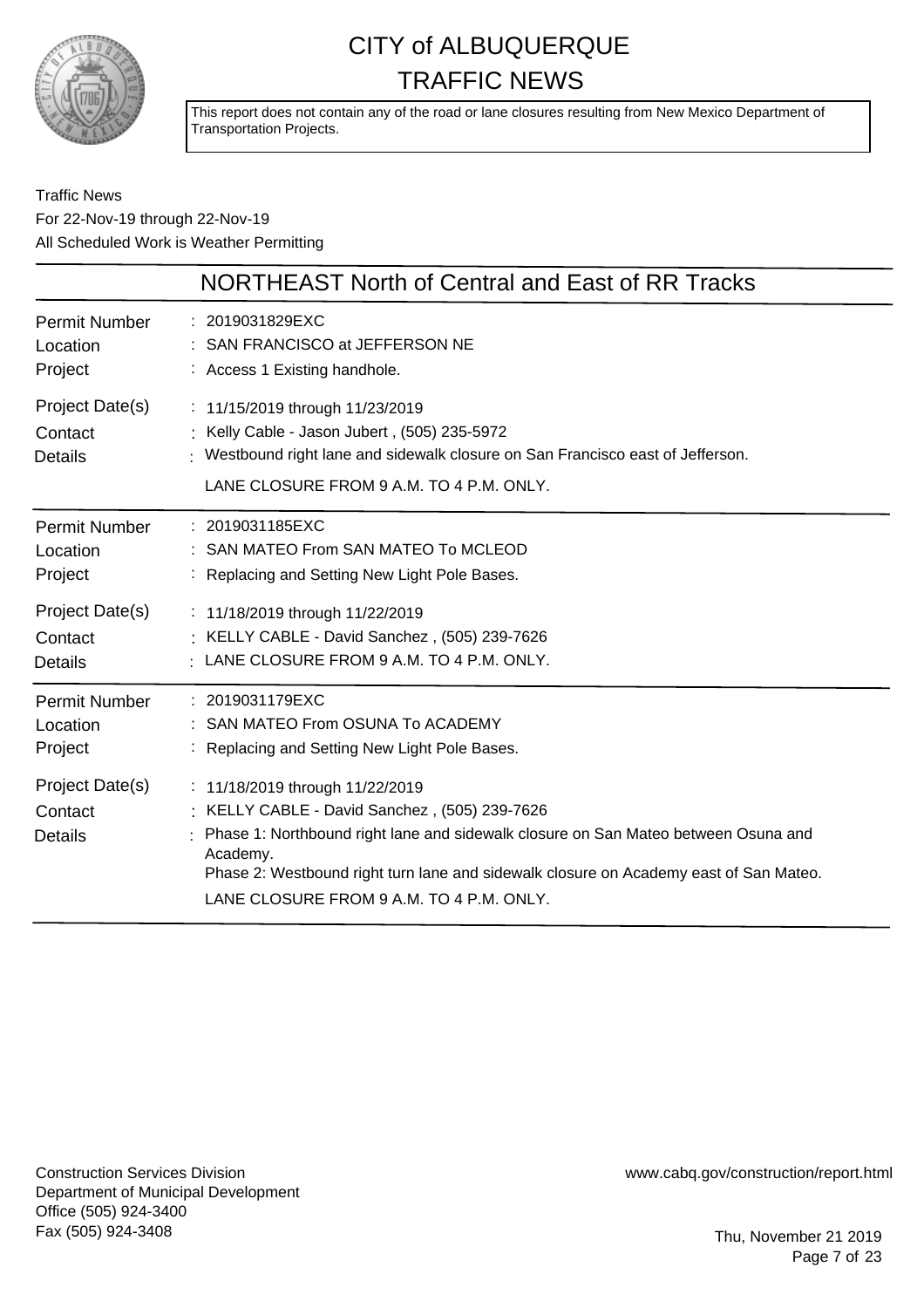

This report does not contain any of the road or lane closures resulting from New Mexico Department of Transportation Projects.

Traffic News For 22-Nov-19 through 22-Nov-19 All Scheduled Work is Weather Permitting

|                                              | NORTHEAST North of Central and East of RR Tracks                                                                                                                                                                                                                                                                                                                                                       |
|----------------------------------------------|--------------------------------------------------------------------------------------------------------------------------------------------------------------------------------------------------------------------------------------------------------------------------------------------------------------------------------------------------------------------------------------------------------|
| <b>Permit Number</b>                         | : 2019031811EXC                                                                                                                                                                                                                                                                                                                                                                                        |
| Location                                     | : 5011 SAN MATEO BLVD NE                                                                                                                                                                                                                                                                                                                                                                               |
| Project                                      | : BORE NEW FIBER TO ADDRESS.                                                                                                                                                                                                                                                                                                                                                                           |
| Project Date(s)<br>Contact<br><b>Details</b> | : 11/14/2019 through 11/22/2019<br>: KELLY CABLE - James Richardson, (505) 280-4383<br>: Phase 1: Total closure on Mcleod using Truck Mounted Arrow Board mobile operation west of<br>San Mateo.<br>Phase 2: Eastbound right lane, bike lane and sidewalk closure on Mcleod west of San Mateo.<br>Traffic will be maintained in the center and left lanes.<br>LANE CLOSURE FROM 9 A.M. TO 4 P.M. ONLY. |
| <b>Permit Number</b>                         | : 2019031774EXC                                                                                                                                                                                                                                                                                                                                                                                        |
| Location                                     | : 2501 SAN PEDRO NE                                                                                                                                                                                                                                                                                                                                                                                    |
| Project                                      | : Trench and Aerial - New Fiber to Address.                                                                                                                                                                                                                                                                                                                                                            |
| Project Date(s)<br>Contact<br><b>Details</b> | : 11/11/2019 through 11/22/2019<br>: KELLY CABLE - James Richardson, (505) 280-4383<br>: Alley closure West of San Pedro between Cutler and Menaul.<br>LANE CLOSURE FROM 9 A.M. TO 4 P.M. ONLY.                                                                                                                                                                                                        |
| <b>Permit Number</b>                         | : 2019031488EXC                                                                                                                                                                                                                                                                                                                                                                                        |
| Location                                     | : 2012, 2024, 2032 AND 2036 SILVER DOLLAR DR SE                                                                                                                                                                                                                                                                                                                                                        |
| Project                                      | : New Drivepad, Sidewalk and Curb Cut                                                                                                                                                                                                                                                                                                                                                                  |
| Project Date(s)                              | : 10/25/2019 through 12/06/2019                                                                                                                                                                                                                                                                                                                                                                        |
| Contact                                      | : JA VARGAS CONSTRUCTION- Mercedes Roybal, (505) 873-0426                                                                                                                                                                                                                                                                                                                                              |
| <b>Details</b>                               | : CONSTRUCTION PERMITTED BETWEEN 7 A.M. AND 7 P.M. ONLY                                                                                                                                                                                                                                                                                                                                                |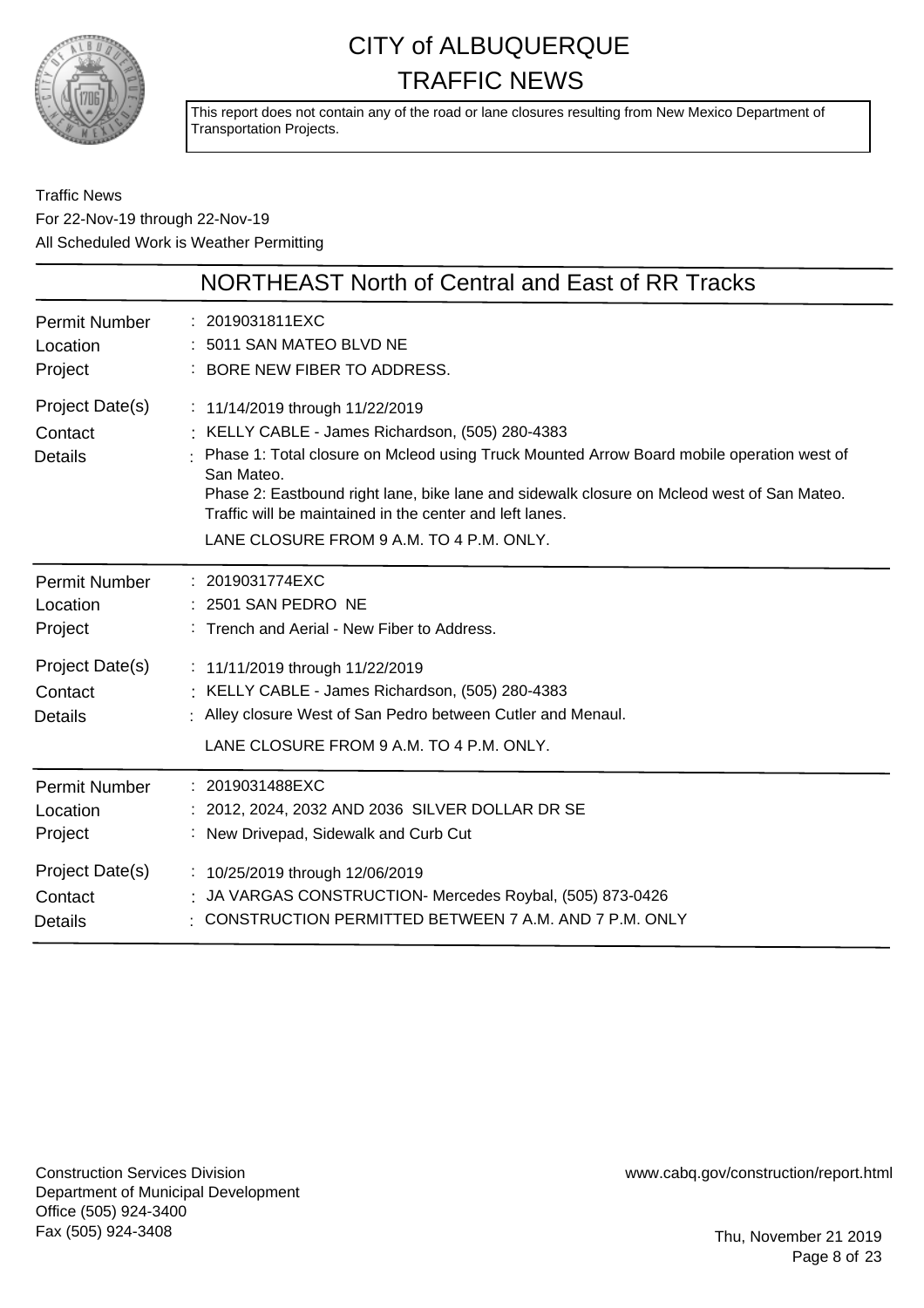

This report does not contain any of the road or lane closures resulting from New Mexico Department of Transportation Projects.

Traffic News For 22-Nov-19 through 22-Nov-19 All Scheduled Work is Weather Permitting

|                                              | NORTHEAST North of Central and East of RR Tracks                                                                                                                                                                                                                                                                                                                                                                                              |
|----------------------------------------------|-----------------------------------------------------------------------------------------------------------------------------------------------------------------------------------------------------------------------------------------------------------------------------------------------------------------------------------------------------------------------------------------------------------------------------------------------|
| Permit Number<br>Location<br>Project         | : 2019031758EXC<br>: MENAUL AND SNOW HEIGHTS<br>: Tie into existing water and sewer main in menaul blvd and onsite utility work.                                                                                                                                                                                                                                                                                                              |
| Project Date(s)<br>Contact<br><b>Details</b> | : $11/08/2019$ through 02/10/2020<br>: TOTAL CONTRACTING - Greg Menke, (505) 800-7156<br>Phase 1: Eastbound and Westbound left lane closures on Menaul at its intersection with Snow<br>Heights Cir.<br>Northbound total closure on Snow Heights south of Menaul.<br>Phase 2: Total street closure on Snow Heights south of Menaul.<br>Construction permitted between 6AM and 10PM. Closures are continuous until construction is<br>complete |
|                                              | Follow detour                                                                                                                                                                                                                                                                                                                                                                                                                                 |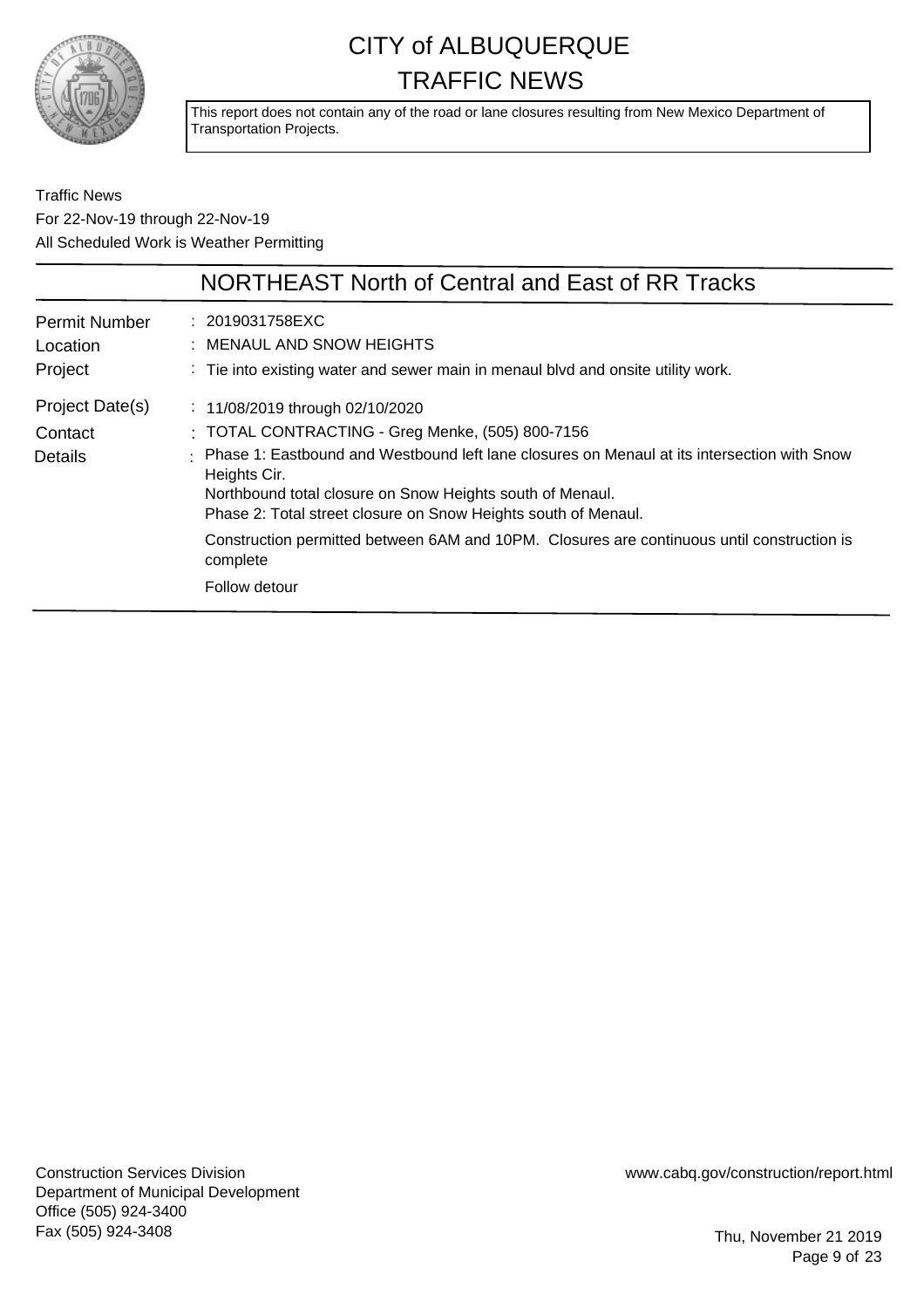

This report does not contain any of the road or lane closures resulting from New Mexico Department of Transportation Projects.

#### Traffic News For 22-Nov-19 through 22-Nov-19 All Scheduled Work is Weather Permitting

|                                              | NORTHWEST North of Central and West of RR Tracks                                                                                                                                                                                                                                                                                                                                                                                                                                                                                                                                                                                      |
|----------------------------------------------|---------------------------------------------------------------------------------------------------------------------------------------------------------------------------------------------------------------------------------------------------------------------------------------------------------------------------------------------------------------------------------------------------------------------------------------------------------------------------------------------------------------------------------------------------------------------------------------------------------------------------------------|
| Permit Number<br>Location<br>Project         | : 2019031948EXC<br>: 4520 10TH ST NW<br>: Install Inlet.                                                                                                                                                                                                                                                                                                                                                                                                                                                                                                                                                                              |
| Project Date(s)<br>Contact<br><b>Details</b> | : 11/21/2019 through 11/27/2019<br>: TLC- Mark Aragon, (505) 761-9696                                                                                                                                                                                                                                                                                                                                                                                                                                                                                                                                                                 |
| Permit Number<br>Location<br>Project         | : 2019030779EXC<br>12TH From MENAUL EXTENSION To MENAUL<br>: Waterline Relocation for future round-a-bout construction                                                                                                                                                                                                                                                                                                                                                                                                                                                                                                                |
| Project Date(s)<br>Contact<br><b>Details</b> | : 09/30/2019 through 01/31/2020<br>TLC - John Keys, (505) 769-5559<br>Construction permitted between 6AM and 10PM. Closures are continuous until construction is<br>complete<br>10/11 through 11/10: Double westbound closure on Menaul Blvd between 6th St. and 12th St.<br>East/west two-way traffic will be maintained in the eastbound lanes.<br>EXPECT DELAYS AND SEEK ALTERNATE ROUTE!<br>UPCOMING CLOSURE 11/11/19 through 1/31/20: TOTAL CLOSURE OF THE<br>INTERSECTION OF 12TH ST. AND MENAUL BLVD. SOUTHBOUND TRAFFIC WILL BE<br>DETOURED TO 4TH ST., AND NORTHBOUND TRAFFIC WILL BE DETOURED TO RIO<br><b>GRANDE BLVD.</b> |
| <b>Permit Number</b><br>Location<br>Project  | : 2019031920EXC<br>2915 2ND ST NW<br>: REMOVE GAS SERIVCE.                                                                                                                                                                                                                                                                                                                                                                                                                                                                                                                                                                            |
| Project Date(s)<br>Contact<br><b>Details</b> | : 11/18/2019 through 11/29/2019<br>: NM GAS - Steve Baca, (505) 401-7540<br>Southbound right lane and sidewalk closure on 2nd St. north of Phoenix.<br>LANE CLOSURE FROM 9 A.M. TO 4 P.M. ONLY.                                                                                                                                                                                                                                                                                                                                                                                                                                       |

Construction Services Division Department of Municipal Development Office (505) 924-3400 Fax (505) 924-3408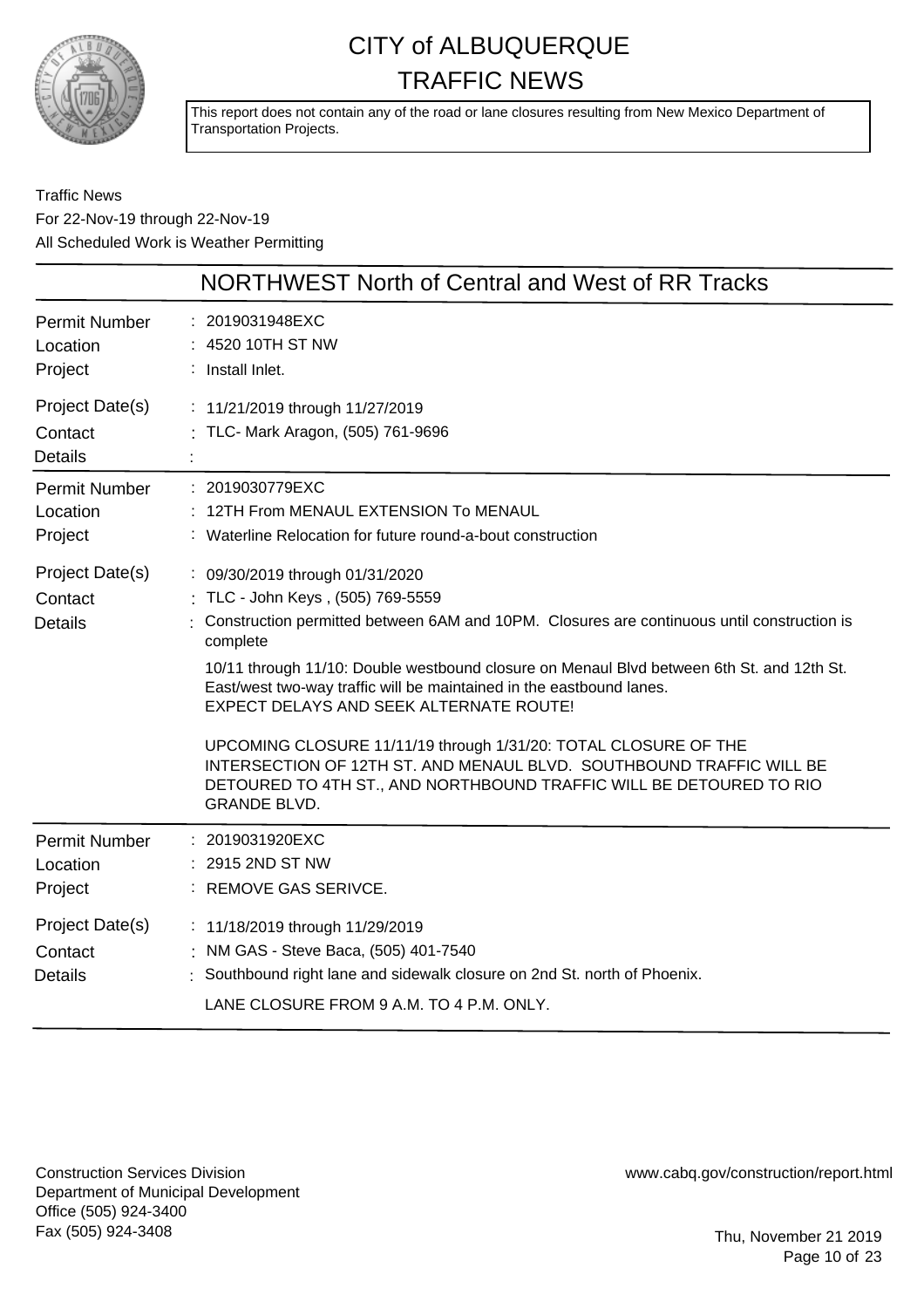

This report does not contain any of the road or lane closures resulting from New Mexico Department of Transportation Projects.

Traffic News For 22-Nov-19 through 22-Nov-19 All Scheduled Work is Weather Permitting

|                                              | NORTHWEST North of Central and West of RR Tracks                                                                                                                                                                                                                                                          |
|----------------------------------------------|-----------------------------------------------------------------------------------------------------------------------------------------------------------------------------------------------------------------------------------------------------------------------------------------------------------|
| <b>Permit Number</b><br>Location<br>Project  | : 2019031594EXC<br>: OURAY From COORS To SOL DE VIDA<br>: Place Fiber to Customer                                                                                                                                                                                                                         |
| Project Date(s)<br>Contact<br><b>Details</b> | : 11/11/2019 through 11/22/2019<br>: Kellly Cable - Tim Stroman, (505) 362-5140<br>: Westbound thru lane, bike lane, and sidewalk closure on Ouray Rd. between Coors Blvd and<br>Sol Vida. Westbound traffic will shift to the center turn lane.<br>CONSTRUCTION PERMITTED BETWEEN 7 A.M. AND 7 P.M. ONLY |
| <b>Permit Number</b><br>Location<br>Project  | : 2019031927EXC<br>: 9350 EAGLE RANCH RD NW<br>: PROVIDE FIBER TO CUSTOMER                                                                                                                                                                                                                                |
| Project Date(s)<br>Contact<br>Details        | : 11/18/2019 through 11/22/2019<br>: Kellly Cable - Tim Stroman, (505) 362-5140<br>: Eastbound right lane and sidewalk closure on Eagle Ranch between Agate Hills and Irving.<br>LANE CLOSURE FROM 9 A.M. TO 4 P.M. ONLY.                                                                                 |
| <b>Permit Number</b><br>Location<br>Project  | : 2019031935EXC<br>: 6101 HANOVER RD NW<br>: Aerial Job - Bore Crossing.                                                                                                                                                                                                                                  |
| Project Date(s)<br>Contact<br><b>Details</b> | : 11/19/2019 through 11/22/2019<br>: HIGH 5 NETWORKS - Edgar Mendez, $(505)$ 804-1415                                                                                                                                                                                                                     |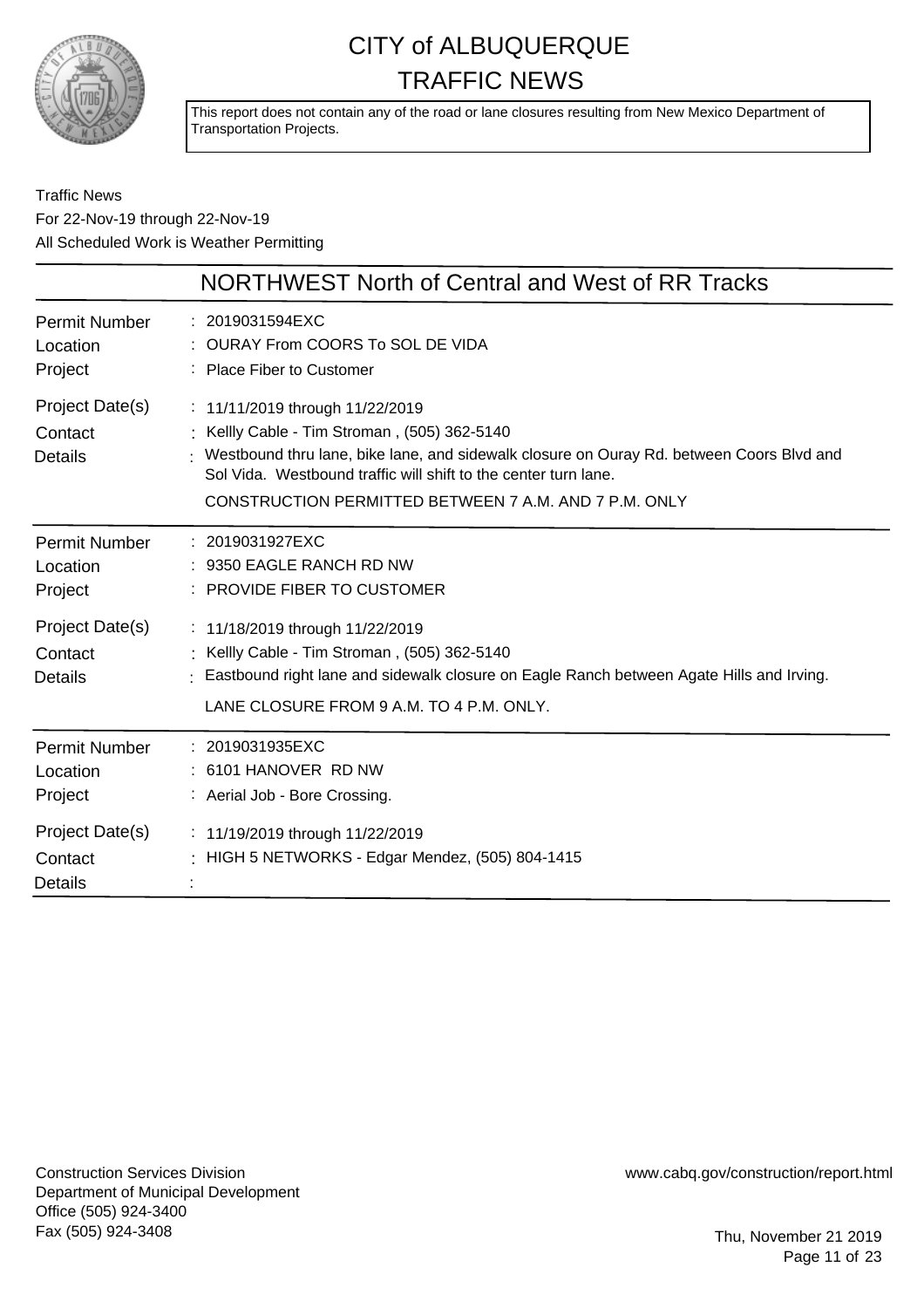

This report does not contain any of the road or lane closures resulting from New Mexico Department of Transportation Projects.

#### Traffic News For 22-Nov-19 through 22-Nov-19 All Scheduled Work is Weather Permitting

|                                              | NORTHWEST North of Central and West of RR Tracks                                                                                                                                                                                 |
|----------------------------------------------|----------------------------------------------------------------------------------------------------------------------------------------------------------------------------------------------------------------------------------|
| <b>Permit Number</b><br>Location<br>Project  | : 2019031194EXC<br>LADERA From GAVIN To UNSER<br>: Ladera Drive Improvements Phase II                                                                                                                                            |
| Project Date(s)<br>Contact<br><b>Details</b> | : 10/07/2019 through 12/13/2019<br>: STAR PAVING- Joseph Cruz, (505) 887-0380<br>: Phase I: East and westbound inside lane closures.<br>Phase II: Eastbound inside lane closure and westbound outside lane and sidewalk closure. |
|                                              | Construction permitted between 6AM and 10PM. Closures are continuous until construction is<br>complete                                                                                                                           |
| <b>Permit Number</b><br>Location<br>Project  | : 2019031918EXC<br>: 616 LOMAS BLVD NW<br>: Provide Fiber to Customer.                                                                                                                                                           |
| Project Date(s)<br>Contact<br><b>Details</b> | : 11/18/2019 through 11/29/2019<br>: Kellly Cable - Tim Stroman, (505) 362-5140<br>: Alley closure south of Lomas between 6th St. and 7th St.<br>LANE CLOSURE FROM 9 A.M. TO 4 P.M. ONLY.                                        |
| <b>Permit Number</b><br>Location<br>Project  | : 2019031975EXC<br>: 616 LOMAS BLVD NW<br>: Installing Sidewalk Culvert.                                                                                                                                                         |
| Project Date(s)<br>Contact<br><b>Details</b> | : 11/18/2019 through 11/22/2019<br>: PYRAMID CONCRETE - James Hidalgo, (505) 830-4300<br>: Southbound right lane and sidewalk closure on 6th St. south of Lomas.<br>LANE CLOSURE FROM 9 A.M. TO 4 P.M. ONLY.                     |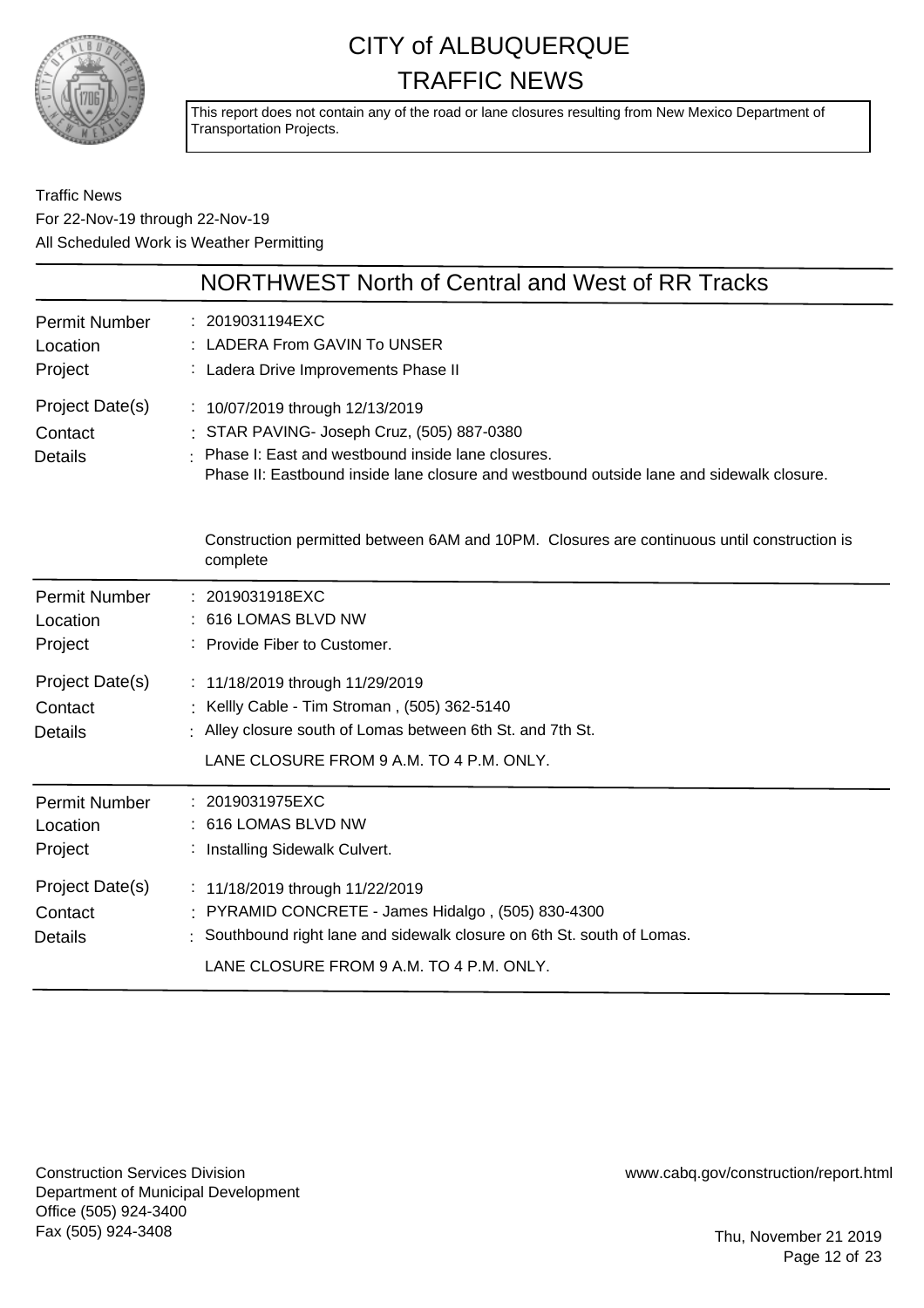

This report does not contain any of the road or lane closures resulting from New Mexico Department of Transportation Projects.

Traffic News For 22-Nov-19 through 22-Nov-19 All Scheduled Work is Weather Permitting

|                                              | NORTHWEST North of Central and West of RR Tracks                                                                                                                                                                                                                                                                                                                                                                                           |
|----------------------------------------------|--------------------------------------------------------------------------------------------------------------------------------------------------------------------------------------------------------------------------------------------------------------------------------------------------------------------------------------------------------------------------------------------------------------------------------------------|
| <b>Permit Number</b><br>Location<br>Project  | 2019031977EXC<br>: MARQUETTE From 4TH To 3RD<br>: Solar Panel Installation - Stage Roof                                                                                                                                                                                                                                                                                                                                                    |
| Project Date(s)<br>Contact<br><b>Details</b> | : 11/20/2019 through 12/06/2019<br>: OE SOLAR - Kris DeBoo, (505) 980-6645<br>Total closure of Marquette Ave between 3rd St. and 4th St. Access to the underground parking<br>structure will be maintained at all times.<br>CONSTRUCTION PERMITTED BETWEEN 7 A.M. AND 7 P.M. ONLY                                                                                                                                                          |
| <b>Permit Number</b><br>Location<br>Project  | : 2019031880EXC<br>NORTH DIVERSION CHANNEL From OSUNA To singer<br>: Closure of North Domingo Baca trail reconstruction pedestrian bridge decks                                                                                                                                                                                                                                                                                            |
| Project Date(s)<br>Contact<br><b>Details</b> | : 11/18/2019 through 12/06/2019<br>COMPASS ENGINEERING- Mark Otero, (505) 221-6003<br>Northbound and Southbound trail closure between North Diversion Channel and Chappel south<br>of Osuna.<br>Construction permitted between 6AM and 10PM. Closures are continuous until construction is<br>complete<br>Follow detour                                                                                                                    |
| <b>Permit Number</b><br>Location<br>Project  | : 2019031928EXC<br>: OURAY From 57TH To QUAIL<br>PROVIDE FIBER TO CUSTOMER.                                                                                                                                                                                                                                                                                                                                                                |
| Project Date(s)<br>Contact<br><b>Details</b> | : 11/18/2019 through 11/29/2019<br>: Kellly Cable - Tim Stroman, (505) 362-5140<br>Phase 1: Northbound right lane and sidewalk closure on 57th St. between Quail and Ouray.<br>Phase 2: Southbound right lane and sidewalk closure on 57th St. between Ouray and Quail.<br>Traffic will be maintained in the left lanes in both directions.<br>Closure per direction will not be simultaneous.<br>LANE CLOSURE FROM 9 A.M. TO 4 P.M. ONLY. |

Construction Services Division Department of Municipal Development Office (505) 924-3400 Fax (505) 924-3408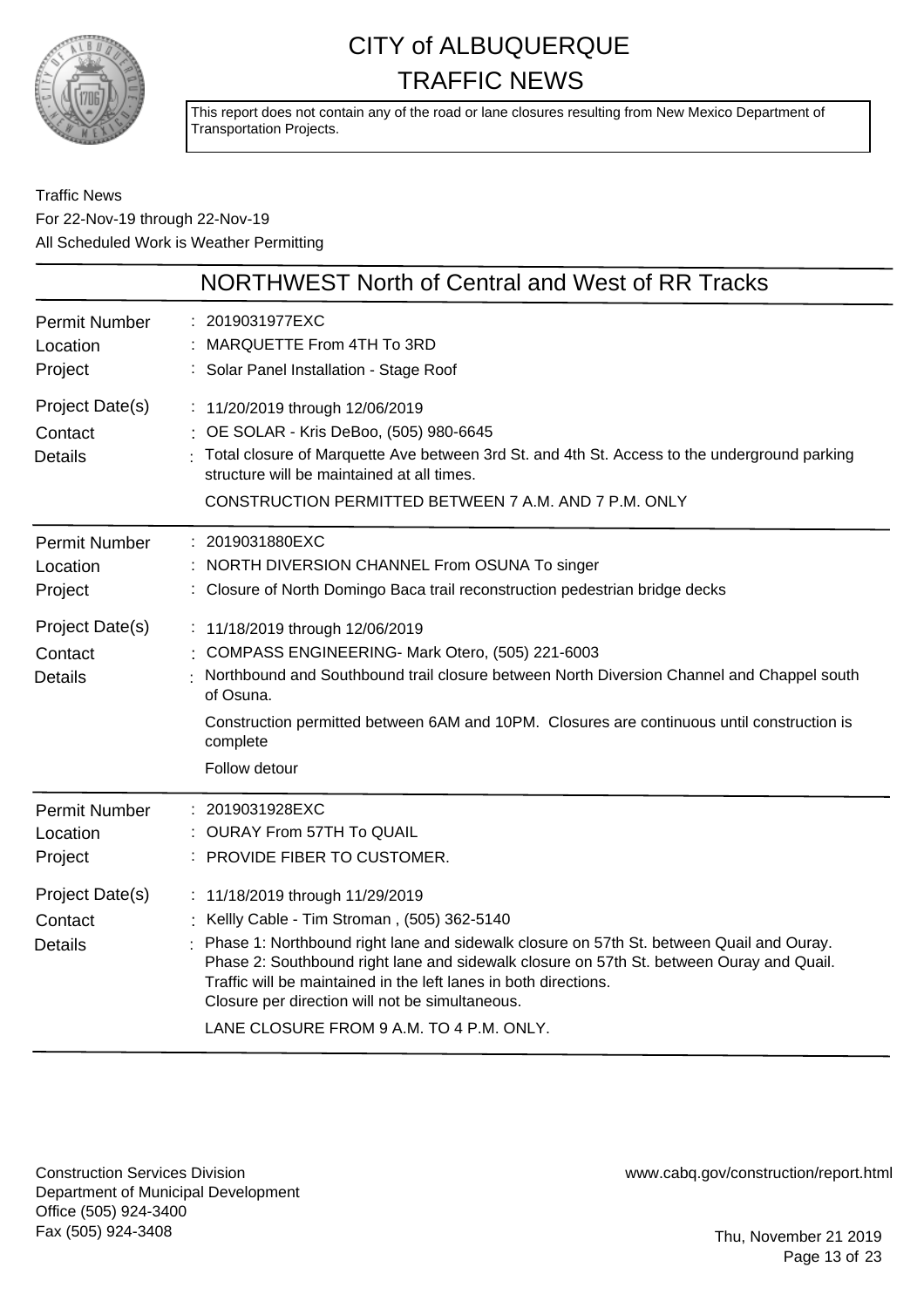

This report does not contain any of the road or lane closures resulting from New Mexico Department of Transportation Projects.

#### Traffic News For 22-Nov-19 through 22-Nov-19 All Scheduled Work is Weather Permitting

|                                              | NORTHWEST North of Central and West of RR Tracks                                                                                                                                                                                                                                                                                                 |
|----------------------------------------------|--------------------------------------------------------------------------------------------------------------------------------------------------------------------------------------------------------------------------------------------------------------------------------------------------------------------------------------------------|
| <b>Permit Number</b><br>Location<br>Project  | : 2019030316EXC<br>: PARADISE From GOLF COURSE To EAGLE RANCH<br>: Paradise Blvd Improvements                                                                                                                                                                                                                                                    |
| Project Date(s)<br>Contact<br><b>Details</b> | : 08/19/2019 through 12/14/2019<br>: FRANKLIN'S EARTHMOVING - Hector Perez, (505) 991-2200<br>Construction permitted between 6AM and 10PM. Closures are continuous until construction is<br>complete<br>Various lane and sidewalk closures on Paradise Blvd between Golf Course Rd. and Eagle<br>Ranch Rd.<br>EXPECT LANE REDUCTIONS AND DELAYS. |
| <b>Permit Number</b><br>Location<br>Project  | : 2019031961EXC<br>: TAYLOR RANCH From LA ORILLA To KACHINA<br>: REPLACE RING AND COVER-POUR CONCRETE COLLAR.                                                                                                                                                                                                                                    |
| Project Date(s)<br>Contact<br><b>Details</b> | : 11/20/2019 through 11/29/2019<br>: ABCWUA- Matthew Montano, (505) 977-1265<br>: Eastbound left lane closure on Taylor Ranch south of Golf Course.<br>LANE CLOSURE FROM 9 A.M. TO 4 P.M. ONLY.                                                                                                                                                  |
| Permit Number<br>Location<br>Project         | : 2019031944EXC<br>: COPPER BETWEEN 4TH AND 5TH<br>: Splice Existing Fiber Cable.                                                                                                                                                                                                                                                                |
| Project Date(s)<br>Contact<br><b>Details</b> | : 11/20/2019 through 11/22/2019<br>: CABLECOM - Eugene Gonzales, (505) 604-4101<br>: Westbound parking lane and sidewalk closure on Copper west of 4th St.<br>LANE CLOSURE FROM 9 A.M. TO 4 P.M. ONLY.                                                                                                                                           |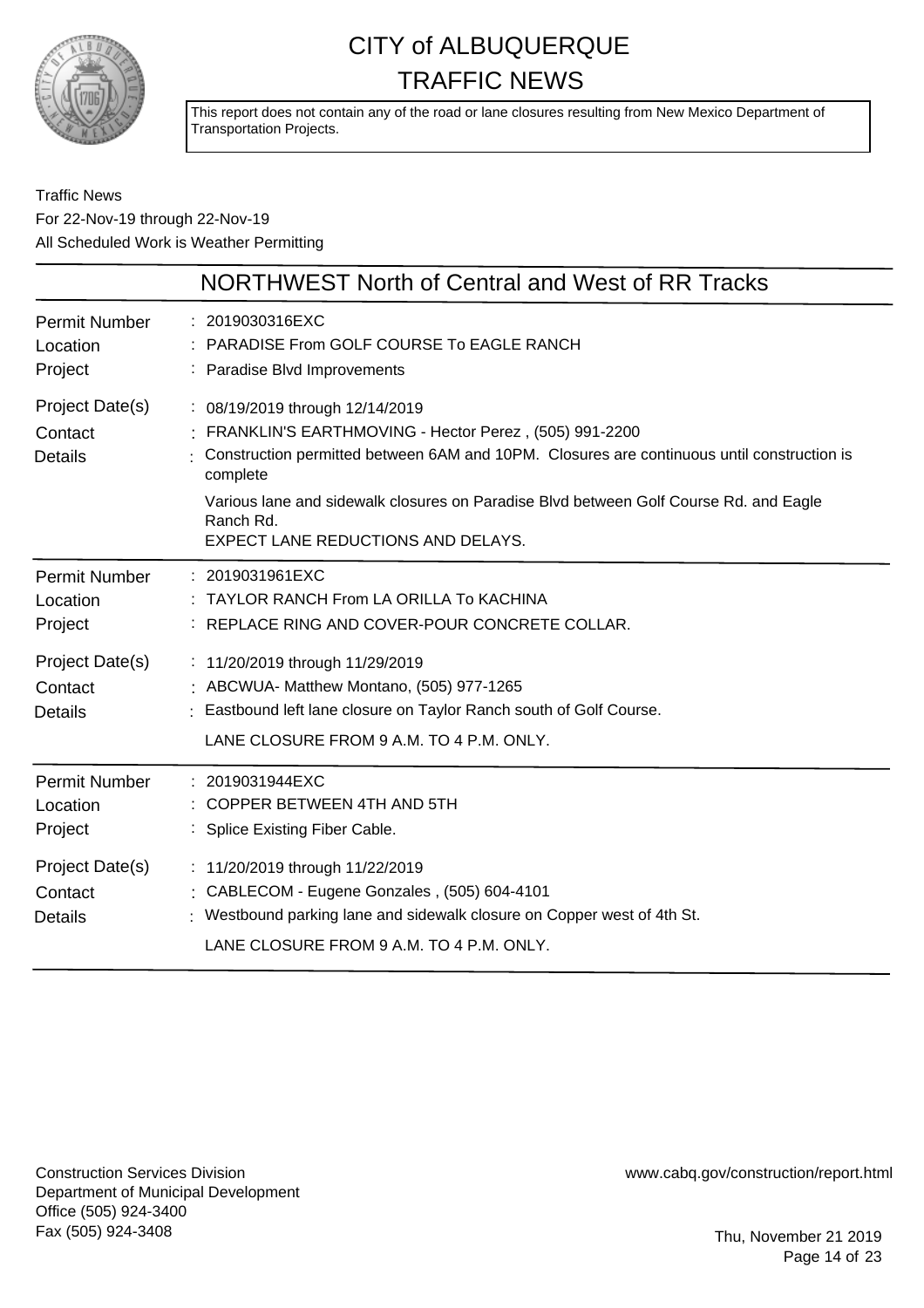

This report does not contain any of the road or lane closures resulting from New Mexico Department of Transportation Projects.

Traffic News For 22-Nov-19 through 22-Nov-19 All Scheduled Work is Weather Permitting

|                                              | NORTHWEST North of Central and West of RR Tracks                                                                                                                                   |
|----------------------------------------------|------------------------------------------------------------------------------------------------------------------------------------------------------------------------------------|
| <b>Permit Number</b><br>Location<br>Project  | : 2019030575EXC<br>: WESTERN From COORS To WESTERN<br>: Curb ramp closure at SW corner for Temp Signal                                                                             |
| Project Date(s)<br>Contact<br><b>Details</b> | : 09/04/2019 through 12/31/2019<br>: TLC - Jason Potts, (505) 362-2947<br>: Construction permitted between 6AM and 10PM. Closures are continuous until construction is<br>complete |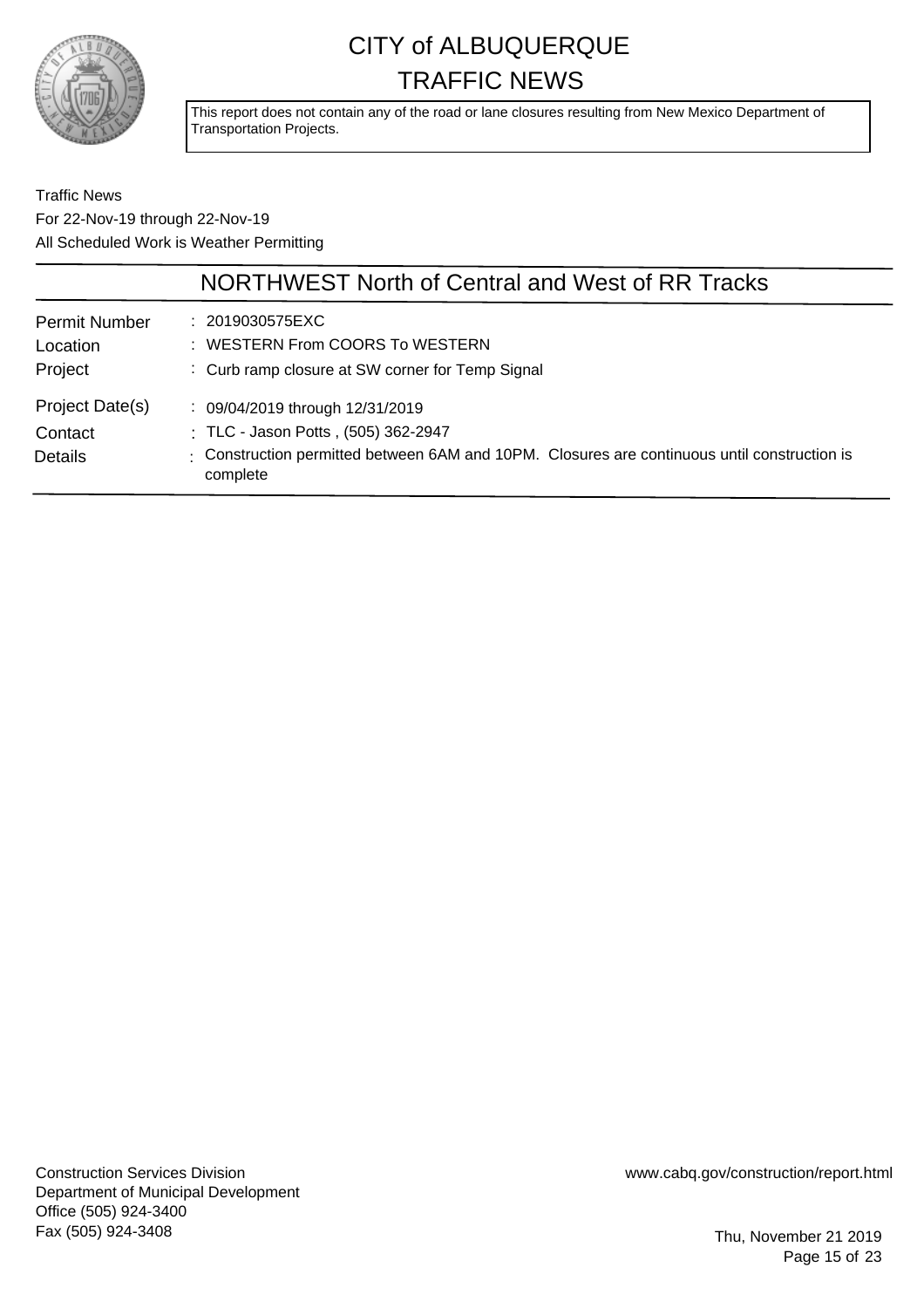

This report does not contain any of the road or lane closures resulting from New Mexico Department of Transportation Projects.

#### Traffic News For 22-Nov-19 through 22-Nov-19 All Scheduled Work is Weather Permitting

|                                              | <b>SOUTHEAST South of Central and East of RR Tracks</b>                                                                                                                                                                                                                                                                                                                                                                                                                 |
|----------------------------------------------|-------------------------------------------------------------------------------------------------------------------------------------------------------------------------------------------------------------------------------------------------------------------------------------------------------------------------------------------------------------------------------------------------------------------------------------------------------------------------|
| <b>Permit Number</b><br>Location<br>Project  | : 2019031844EXC<br>SAN MATEO btw ZUNI and GIBSON, GIBSON btw GIRARD and SAN MATEO<br>: New Construction. Directional bore. Install HDPE conduit.                                                                                                                                                                                                                                                                                                                        |
| Project Date(s)<br>Contact<br><b>Details</b> | : 11/14/2019 through 12/31/2019<br>: ADB - Brad Melton, (314) 724-2067<br>: Phase I: Southbound right lane and sidewalk closure on San Mateo Blvd between Zuni Rd. and<br>Gibson Blvd.<br>Phase II: Eastbound right lane and sidewalk closure on Gibson Blvd between Girard Blvd and<br>San Mateo Blvd. in 400 ft. intervals. Eastbound traffic will be reduced to two lanes.<br>LANE CLOSURE FROM 9 A.M. TO 10 P.M. ONLY.                                              |
| <b>Permit Number</b><br>Location<br>Project  | : 2019031775EXC<br>: WENONAH at TRAMWAY SE<br>Bore New Fiber to Address.                                                                                                                                                                                                                                                                                                                                                                                                |
| Project Date(s)<br>Contact<br><b>Details</b> | : 11/11/2019 through 11/22/2019<br>KELLY CABLE - James Richardson, (505) 280-4383<br>Phase 1: Westbound lane and sidewalk closure on Wenonah west of Tramway. Traffic will be<br>maintained in the eastbound right lane.<br>Phase 2: Eastbound lane closure on Wenonah west of Tramway.<br>In both phases southbound left turn lane closure on Tramway north of Wenonah.<br>Closure per phase simultaneously not permitted.<br>LANE CLOSURE FROM 9 A.M. TO 4 P.M. ONLY. |
| <b>Permit Number</b><br>Location<br>Project  | : 2019031539EXC<br>CENTRAL From JUAN TABO To TRAMWAY<br>Directional bore. Install HDPE conduit.                                                                                                                                                                                                                                                                                                                                                                         |
| Project Date(s)<br>Contact<br><b>Details</b> | : 10/30/2019 through 11/30/2019<br>: ADB - Brad Melton, (314) 724-2067<br>Eastbound right lane and sidewalk closure on Central Ave between Juan Tabo Blvd and<br>Tramway Blvd in 400 ft. intervals.<br>CONSTRUCTION PERMITTED BETWEEN 7 A.M. AND 7 P.M. ONLY                                                                                                                                                                                                            |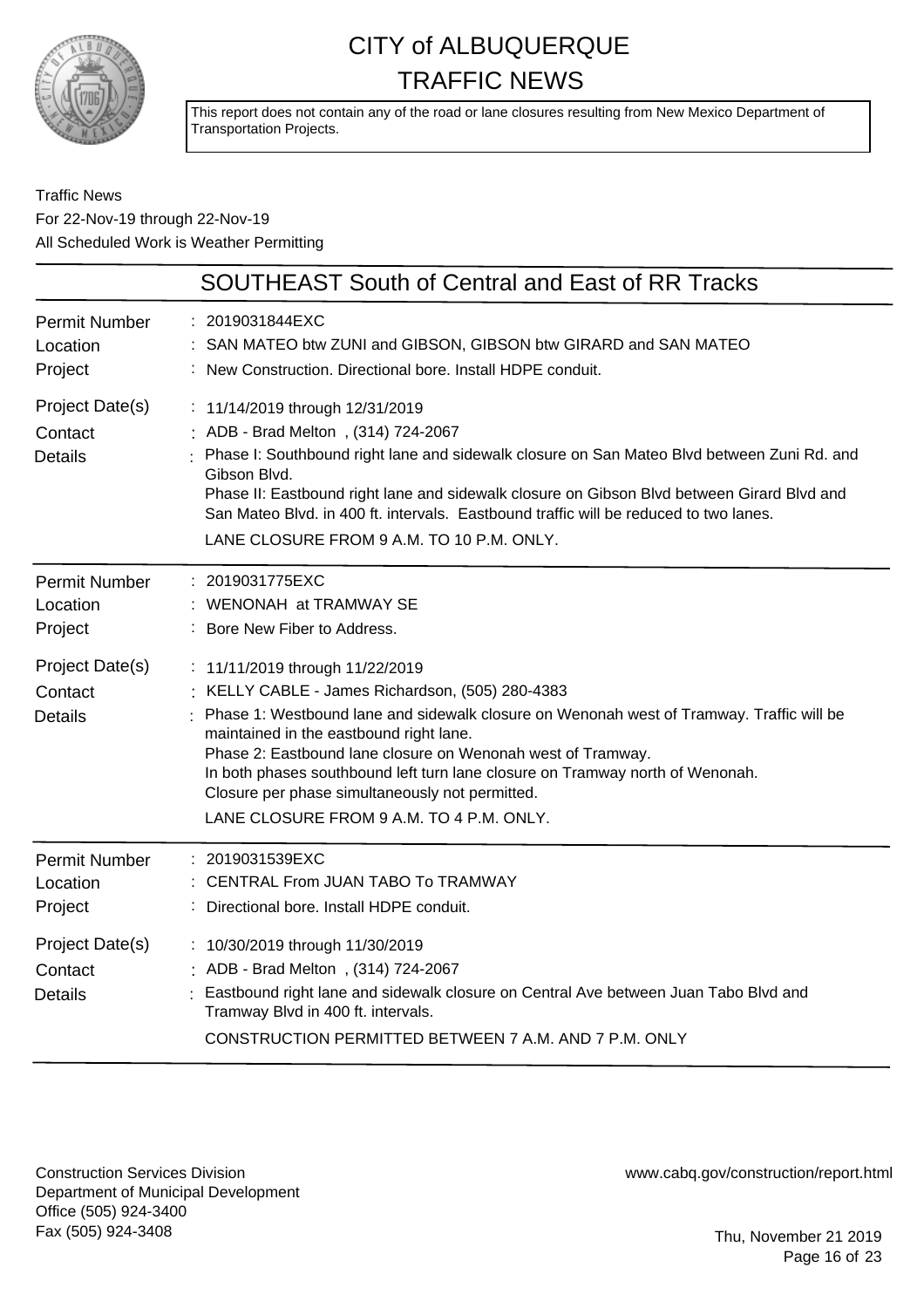

This report does not contain any of the road or lane closures resulting from New Mexico Department of Transportation Projects.

Traffic News For 22-Nov-19 through 22-Nov-19 All Scheduled Work is Weather Permitting

|                                              | SOUTHEAST South of Central and East of RR Tracks                                                                                                                                                                                                                                                |
|----------------------------------------------|-------------------------------------------------------------------------------------------------------------------------------------------------------------------------------------------------------------------------------------------------------------------------------------------------|
| <b>Permit Number</b><br>Location<br>Project  | : 2019031877EXC<br>414 CHARLESTON ST SE<br>: BORE NEW FIBER TO ADDRESS.                                                                                                                                                                                                                         |
| Project Date(s)<br>Contact<br><b>Details</b> | : 11/18/2019 through 11/25/2019<br>: KELLY CABLE - James Richardson, (505) 280-4383<br>: Total closure on Bell Ave. between Grove and Charleston.<br>LANE CLOSURE FROM 9 A.M. TO 4 P.M. ONLY.<br>Follow detour                                                                                  |
| <b>Permit Number</b><br>Location<br>Project  | : 2019032046EXC<br><b>CARLISLE To KATHRYN</b><br><b>EMERGENCY MAIN LEAK</b>                                                                                                                                                                                                                     |
| Project Date(s)<br>Contact<br><b>Details</b> | : 11/20/2019 through 11/27/2019<br>: ABCWUA - Jerry Sanchez, (505) 289-3585<br>Construction permitted between 6AM and 10PM. Closures are continuous until construction is<br>complete<br>Emergency utility work. Various lanes closed and potential sidewalk closures. Seek alternate<br>route. |
| <b>Permit Number</b><br>Location<br>Project  | : 2019031815EXC<br>1720 RANDOLPH RD SE<br>: Install New Sidewalk and Sidewalk Culverts.                                                                                                                                                                                                         |
| Project Date(s)<br>Contact<br><b>Details</b> | : 11/15/2019 through 11/22/2019<br>: CLEO J POWELL INC- Jerry Martin, (505) 991-3167<br>Eastbound parking lane and sidewalk closure on Randolph between west of Buena Vista.<br>LANE CLOSURE FROM 9 A.M. TO 4 P.M. ONLY.                                                                        |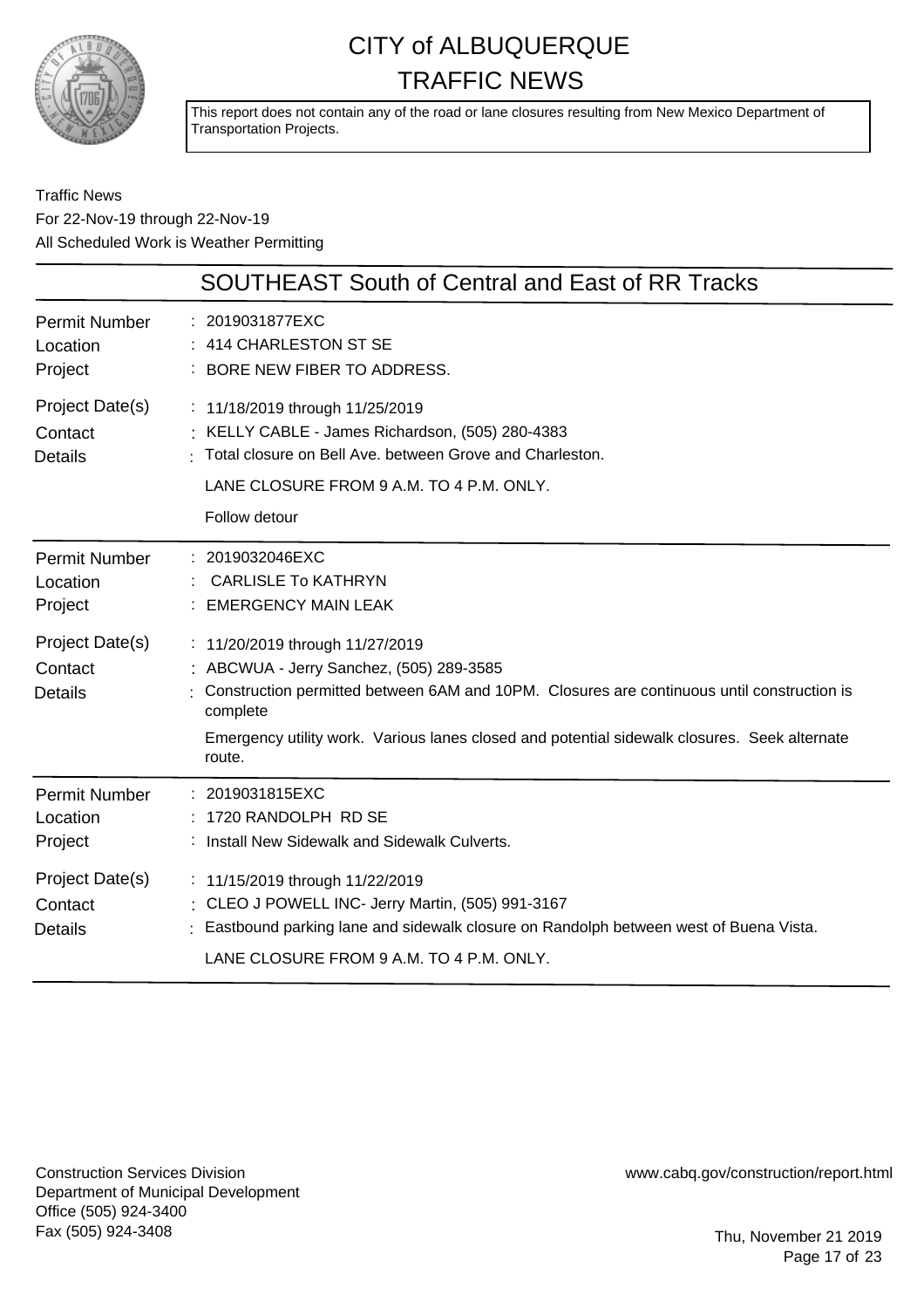

This report does not contain any of the road or lane closures resulting from New Mexico Department of Transportation Projects.

Traffic News For 22-Nov-19 through 22-Nov-19 All Scheduled Work is Weather Permitting

|                                              | <b>SOUTHEAST South of Central and East of RR Tracks</b>                                                                                                                                                                                                                                                                    |
|----------------------------------------------|----------------------------------------------------------------------------------------------------------------------------------------------------------------------------------------------------------------------------------------------------------------------------------------------------------------------------|
| <b>Permit Number</b><br>Location<br>Project  | : 2019031963EXC<br>: UNIVERSITY and SUNPORT SE<br>: Replace Traffic Signal and associated concrete work.                                                                                                                                                                                                                   |
| Project Date(s)<br>Contact<br><b>Details</b> | : 11/18/2019 through 11/23/2019<br>: ALBUQUERQUE ASPHALT- Mitch Rendace, (505) 831-7311<br>Northbound right lane and sidewalk closure on University at its intersection with east and west<br>access of Sunport.<br>Construction permitted between 6AM and 10PM. Closures are continuous until construction is<br>complete |
| <b>Permit Number</b><br>Location<br>Project  | : 2019031843EXC<br>: WALTER From CENTRAL To COPPER<br>: Relocate Existing 6in and 24in waterlines.                                                                                                                                                                                                                         |
| Project Date(s)<br>Contact<br><b>Details</b> | : 11/11/2019 through 12/10/2019<br>: NM UNDERGROUND UTILITIES- Danny Montano, (505) 401-2187<br>: Total street closure on Walter between Central and north of Copper.<br>Construction permitted between 6AM and 10PM. Closures are continuous until construction is<br>complete<br>Follow detour                           |
| Permit Number<br>Location<br>Project         | : 2019031857EXC<br>1401 WOODWARD RD SE<br>: TEAR OUT EXISTING CURB AND PLACEMENT OF NEW ENTRANCE.                                                                                                                                                                                                                          |
| Project Date(s)<br>Contact<br><b>Details</b> | : 11/12/2019 through 11/29/2019<br>: GUZMAN- Kevin Pacheco, (505) 452-0663                                                                                                                                                                                                                                                 |

Construction Services Division Department of Municipal Development Office (505) 924-3400 Fax (505) 924-3408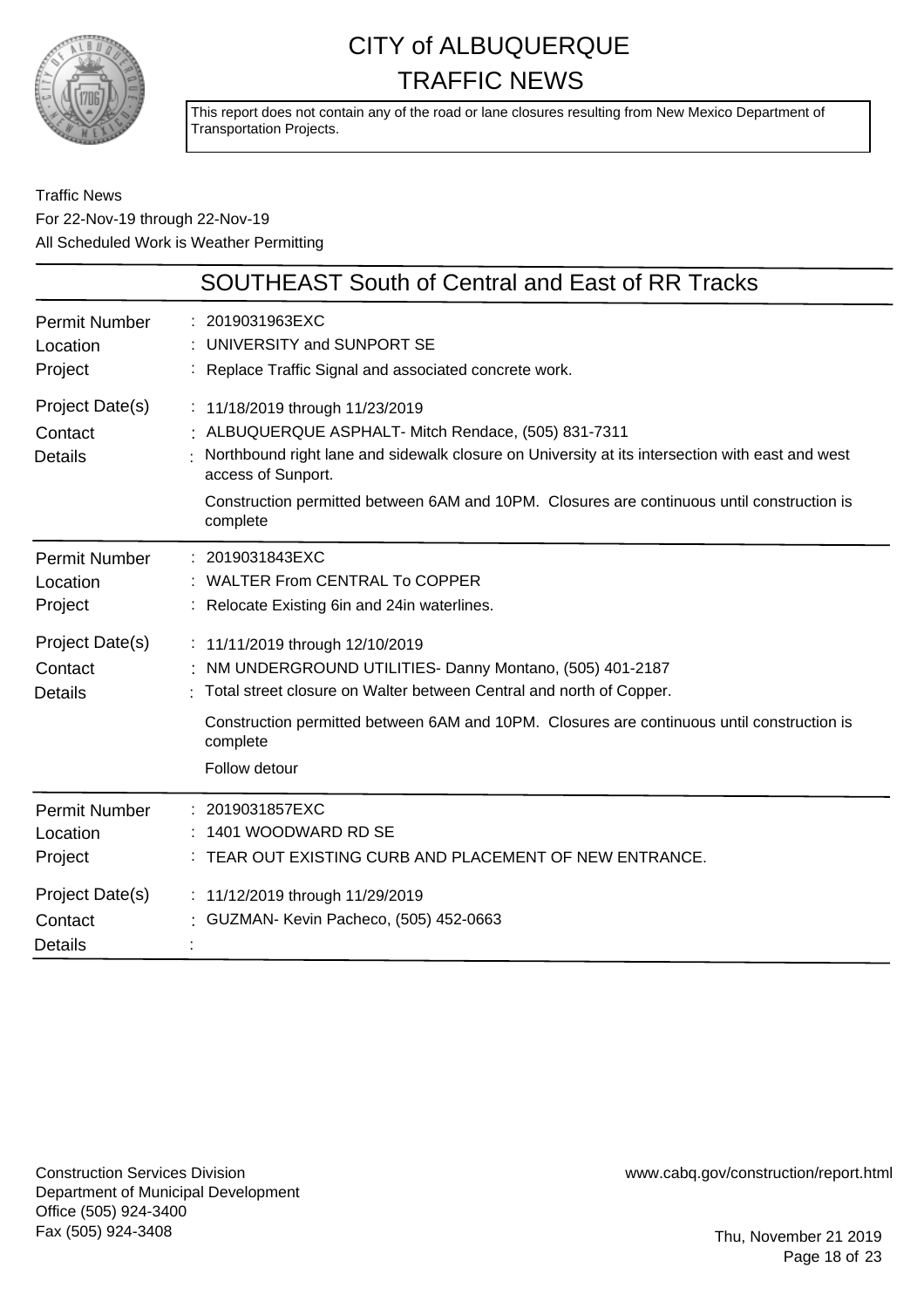

This report does not contain any of the road or lane closures resulting from New Mexico Department of Transportation Projects.

Traffic News For 22-Nov-19 through 22-Nov-19 All Scheduled Work is Weather Permitting

|                                             | <b>SOUTHEAST South of Central and East of RR Tracks</b>                                                                                                                                                                                                                                                                                                                                                                                                                                                                                                          |
|---------------------------------------------|------------------------------------------------------------------------------------------------------------------------------------------------------------------------------------------------------------------------------------------------------------------------------------------------------------------------------------------------------------------------------------------------------------------------------------------------------------------------------------------------------------------------------------------------------------------|
| <b>Permit Number</b><br>Location<br>Project | : 2019031958EXC<br>: WYOMING From COPPER To ZUNI<br>: Directional Bore and Place Conduit                                                                                                                                                                                                                                                                                                                                                                                                                                                                         |
| Project Date(s)<br>Contact<br>Details       | : $11/20/2019$ through $12/11/2019$<br>: DEL RIO CONSTRUCTION - Craig Wilkinson, (505) 350-1464<br>: Phase 1: Northbound right lane on Wyoming between Zuni and Copper.<br>Phase 2: Southbound right lane closure on Wyoming between Central and Trumbull.<br>Phase 3: Westbound total closure with westbound traffic being maintained in the center two way<br>left turn lane on Zuni west of Wyoming.<br>Phase 4: Various truck mounted arrow board mobile operations at the intersections adjacent to<br>Wyoming.<br>LANE CLOSURE FROM 9 A.M. TO 4 P.M. ONLY. |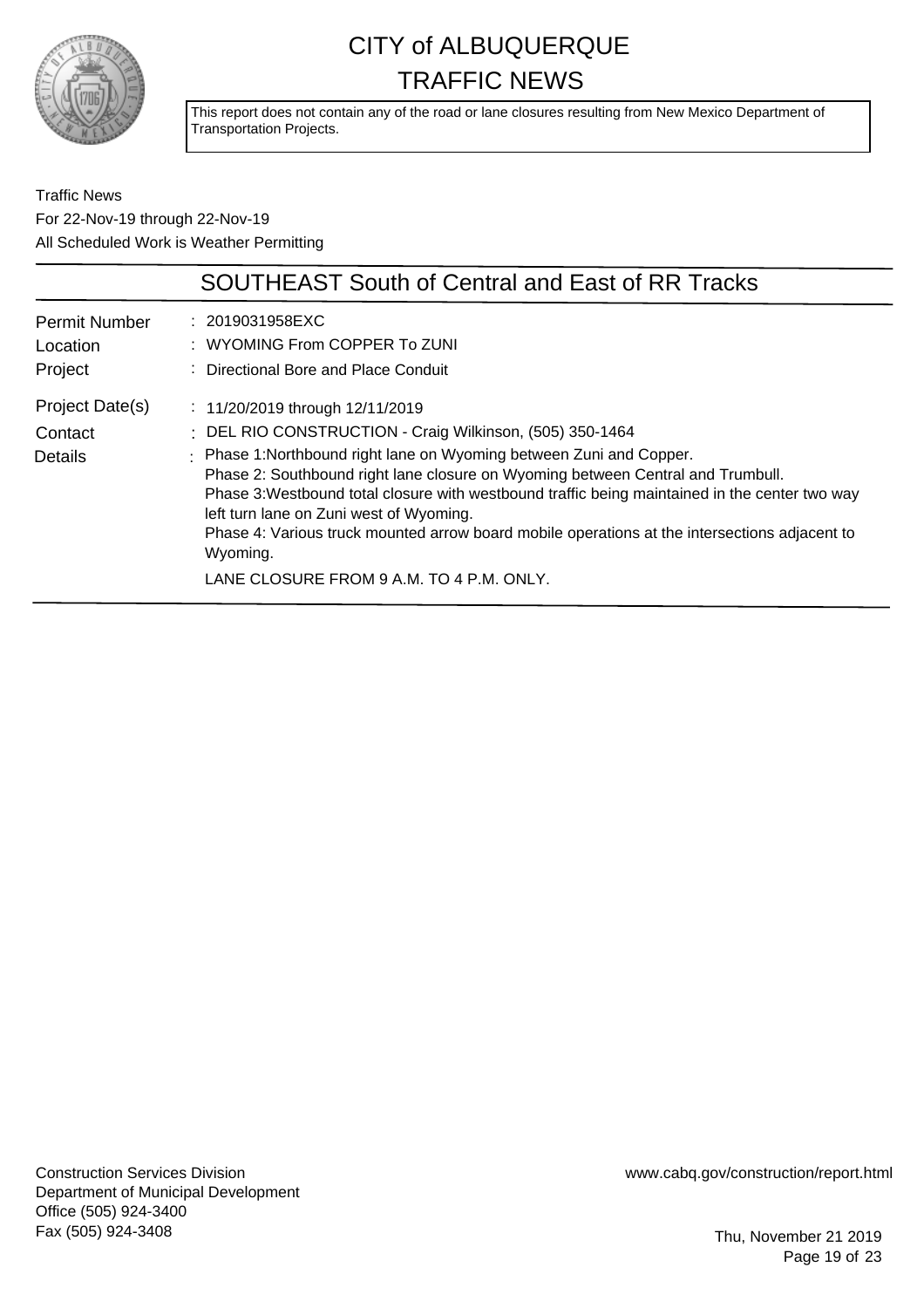

This report does not contain any of the road or lane closures resulting from New Mexico Department of Transportation Projects.

Traffic News For 22-Nov-19 through 22-Nov-19 All Scheduled Work is Weather Permitting

|                                                                                             | <b>SOUTHWEST South of Central and West of RR Tracks</b>                                                                                                                                                                                                                                                                                                                                                                                                     |
|---------------------------------------------------------------------------------------------|-------------------------------------------------------------------------------------------------------------------------------------------------------------------------------------------------------------------------------------------------------------------------------------------------------------------------------------------------------------------------------------------------------------------------------------------------------------|
| <b>Permit Number</b><br>Location<br>Project                                                 | : 2019031832EXC<br>2ND From TRUMBULL SW<br>: Abandonment of Sewer forcemains and connected manholes by flowfilling the structures.                                                                                                                                                                                                                                                                                                                          |
| Project Date(s)<br>Contact<br><b>Details</b>                                                | : 11/15/2019 through 12/06/2019<br>: AUI - Kathryn Jordan, (505) 975-6632<br>Northbound total closure on 2nd St. at its intersection with Trumbull Ave. east of 2nd St.<br>Center lane closure on Trumbull Ave, east of 2nd St<br>Construction permitted between 6AM and 10PM. Closures are continuous until construction is<br>complete                                                                                                                    |
| <b>Permit Number</b><br>Location<br>Project                                                 | : 2019032013EXC<br>PHOENIX To 2ND<br><b>EMERGENCY HIT LINE BY CONTRACTOR</b>                                                                                                                                                                                                                                                                                                                                                                                |
| Project Date(s)<br>Contact<br><b>Details</b>                                                | : 11/19/2019 through 11/26/2019<br>ABCWUA - Ron Vigil, (505) 289-3583<br>Construction permitted between 6AM and 10PM. Closures are continuous until construction is<br>complete<br>Emergency utility work. Various lanes closed and potential sidewalk closures. Seek alternate<br>route.                                                                                                                                                                   |
| <b>Permit Number</b><br>Location<br>Project<br>Project Date(s)<br>Contact<br><b>Details</b> | : 2019031908EXC<br>3RD From CENTRAL To TIJERAS<br>Directional Bore and Open Asphalt Cut.<br>: 11/15/2019 through 11/26/2019<br>KELLY CABLE - Martin Sanchez, (505) 917-3706<br>Southbound parking lane and sidewalk closure on 3rd St. between Tijeras Ave and Copper Ave.<br>Two-way traffic will be maintained with a northbound traffic split.<br>Construction permitted between 6AM and 10PM. Closures are continuous until construction is<br>complete |

Construction Services Division Department of Municipal Development Office (505) 924-3400 Fax (505) 924-3408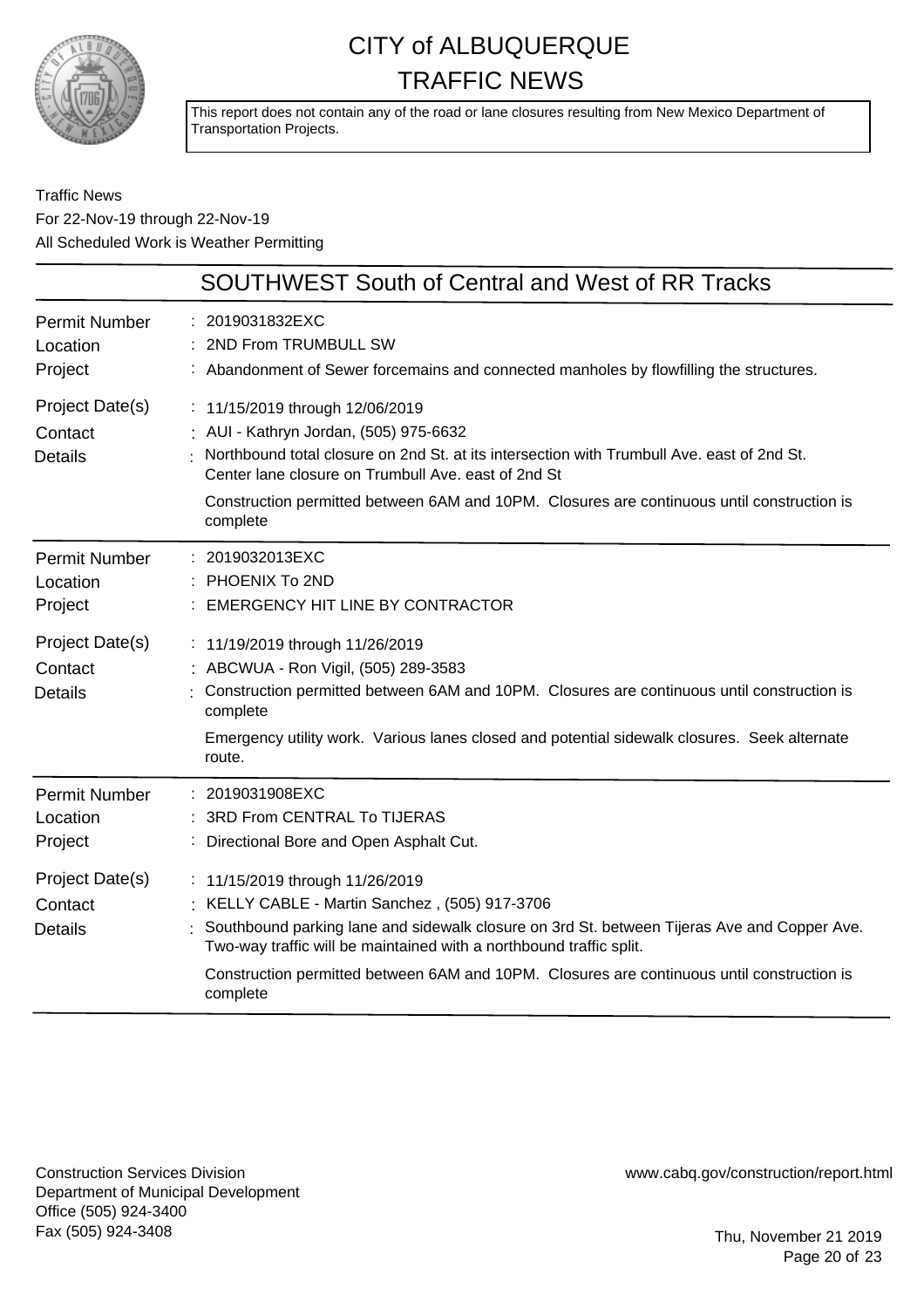

This report does not contain any of the road or lane closures resulting from New Mexico Department of Transportation Projects.

#### Traffic News For 22-Nov-19 through 22-Nov-19 All Scheduled Work is Weather Permitting

|                                              | <b>SOUTHWEST South of Central and West of RR Tracks</b>                                                                                                                                                                                                                                              |
|----------------------------------------------|------------------------------------------------------------------------------------------------------------------------------------------------------------------------------------------------------------------------------------------------------------------------------------------------------|
| <b>Permit Number</b><br>Location<br>Project  | : 2019031965EXC<br>: 5TH From CENTRAL To 5TH<br>: Cut asphalt and concrete to boar conduit for fiber crossing central on 5th going south to north.                                                                                                                                                   |
| Project Date(s)<br>Contact<br><b>Details</b> | : 11/18/2019 through 11/22/2019<br>: KELLY CABLE - Martin Sanchez, (505) 917-3706                                                                                                                                                                                                                    |
| <b>Permit Number</b><br>Location<br>Project  | : 2019031902EXC<br>: 5TH From CENTRAL To GOLD<br>: 5th and Central Directional Bore and Restoration                                                                                                                                                                                                  |
| Project Date(s)<br>Contact<br><b>Details</b> | : 11/14/2019 through 11/22/2019<br>: KELLY CABLE - Martin Sanchez, (505) 917-3706<br>Northbound lane and sidewalk closure on 5th St. at Central Ave. Two-way traffic will be<br>maintained with a southbound traffic split.<br>CONSTRUCTION PERMITTED BETWEEN 7 A.M. AND 7 P.M. ONLY                 |
| <b>Permit Number</b><br>Location<br>Project  | : 2019031480EXC<br>: ATLANTIC From 4TH<br>: MAIN LEAK EMERGENCY                                                                                                                                                                                                                                      |
| Project Date(s)<br>Contact<br><b>Details</b> | : 10/23/2019 through 11/25/2019<br>: ABCWUA - Robert Santillanes, (505) 289-3548<br>Construction permitted between 6AM and 10PM. Closures are continuous until construction is<br>complete<br>Emergency utility work. Various lanes closed and potential sidewalk closures. Seek alternate<br>route. |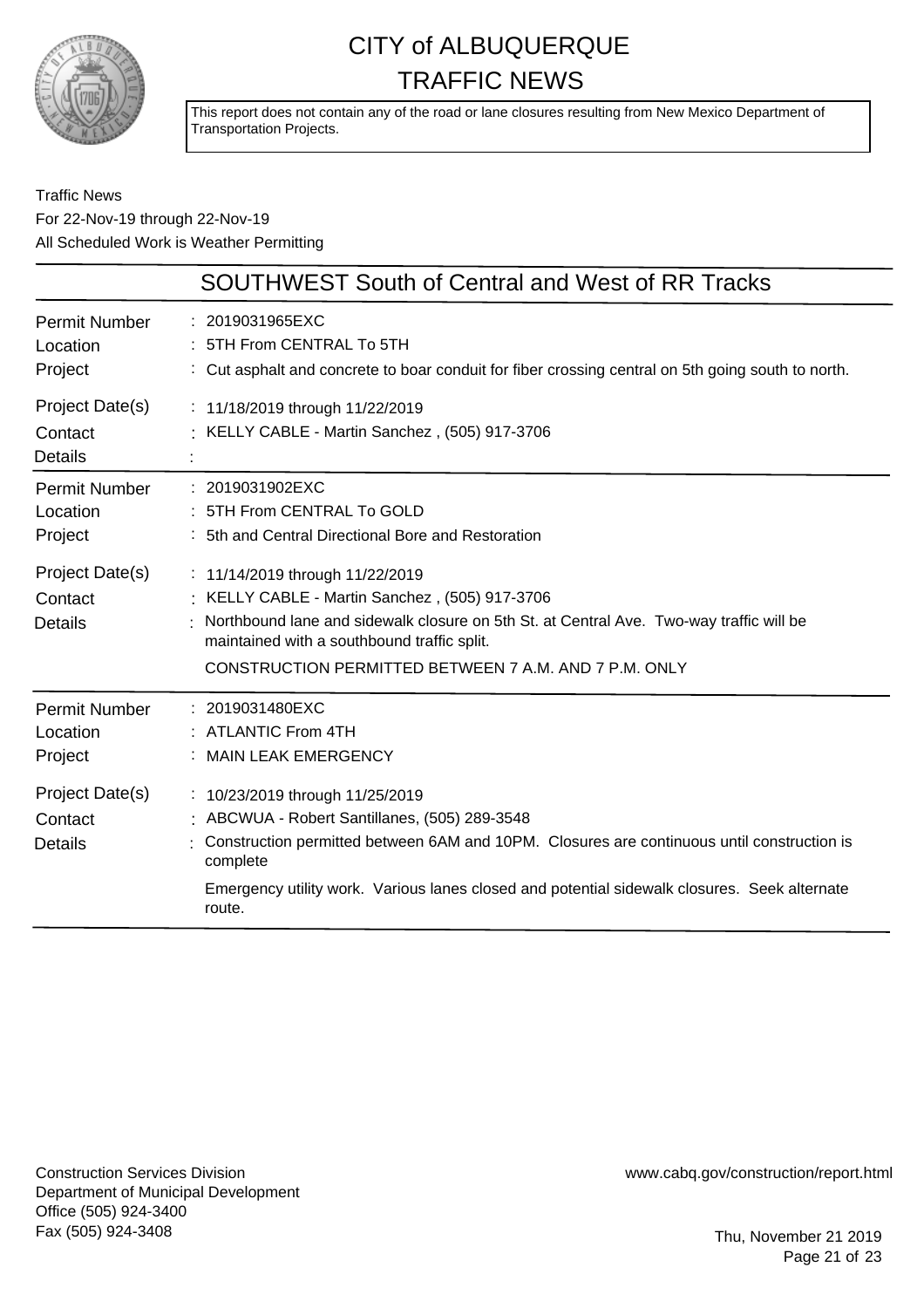

This report does not contain any of the road or lane closures resulting from New Mexico Department of Transportation Projects.

Traffic News For 22-Nov-19 through 22-Nov-19 All Scheduled Work is Weather Permitting

|                                                                | <b>SOUTHWEST South of Central and West of RR Tracks</b>                                                                                                                                                                                                                                                                                                                                                                                                                                                                                                                   |
|----------------------------------------------------------------|---------------------------------------------------------------------------------------------------------------------------------------------------------------------------------------------------------------------------------------------------------------------------------------------------------------------------------------------------------------------------------------------------------------------------------------------------------------------------------------------------------------------------------------------------------------------------|
| Permit Number<br>Location<br>Project                           | : 2019031764SU<br>: CENTRAL From 106TH To UNSER<br>: Landscape and Irrigation Installation for COA Median Project                                                                                                                                                                                                                                                                                                                                                                                                                                                         |
| Project Date(s)<br>Contact<br><b>Details</b>                   | : 11/11/2019 through 07/08/2020<br>: LEE LANDSCAPES - Lee Scott, (505) 822-8722<br>Phase 1: Eastbound and Westbound left lane closures on Central between 106th St. and 98th<br>St.<br>Phase 2: Eastbound and Westbound left lane closures on Central between 98th St. and 86th St.<br>Phase 3: Eastbound and Westbound left lane closures on Central between 86th St. and Unser.<br>Traffic will be maintained in the right lanes in both direction in all three phases.<br>Closure per phase simultaneously not permitted.<br>LANE CLOSURE FROM 7:00 AM to 7:00 PM ONLY |
| <b>Permit Number</b><br>Location<br>Project<br>Project Date(s) | : 2019031926EXC<br>: 1228 CENTRAL SW<br>: Bore to place Fiber to address.<br>: 11/18/2019 through 11/22/2019                                                                                                                                                                                                                                                                                                                                                                                                                                                              |
| Contact<br><b>Details</b>                                      | : KELLY CABLE - Dale Lester, (505) 343-1144<br>Total street closure on 13th St. between Tijeras and Central.<br>Westbound right lane closure on Tijeras east of 13th St.<br>Eastbound parking lane and sidewalk closure on Central at its intersection with 13th St.<br>LANE CLOSURE FROM 9 A.M. TO 4 P.M. ONLY.<br>Follow detour                                                                                                                                                                                                                                         |
| <b>Permit Number</b><br>Location<br>Project                    | : 2019031235EXC<br>: GOLD From 4TH To 5TH<br>: Replacing and setting New Light Pole Bases.                                                                                                                                                                                                                                                                                                                                                                                                                                                                                |
| Project Date(s)<br>Contact<br><b>Details</b>                   | 11/20/2019 through 11/23/2019<br>: KELLY CABLE - David Sanchez, (505) 239-7626<br>Westbound right lane and sidewalk closure on Gold east of 5th St. Traffic will be maintained in<br>the center two way left turn lane.<br>Northbound right lane and sidewalk closure on 5th St. between Gold and Central. Traffic will be<br>maintained in the center two way left turn lane.<br>LANE CLOSURE FROM 9 A.M. TO 4 P.M. ONLY.                                                                                                                                                |

Construction Services Division Department of Municipal Development Office (505) 924-3400 Fax (505) 924-3408